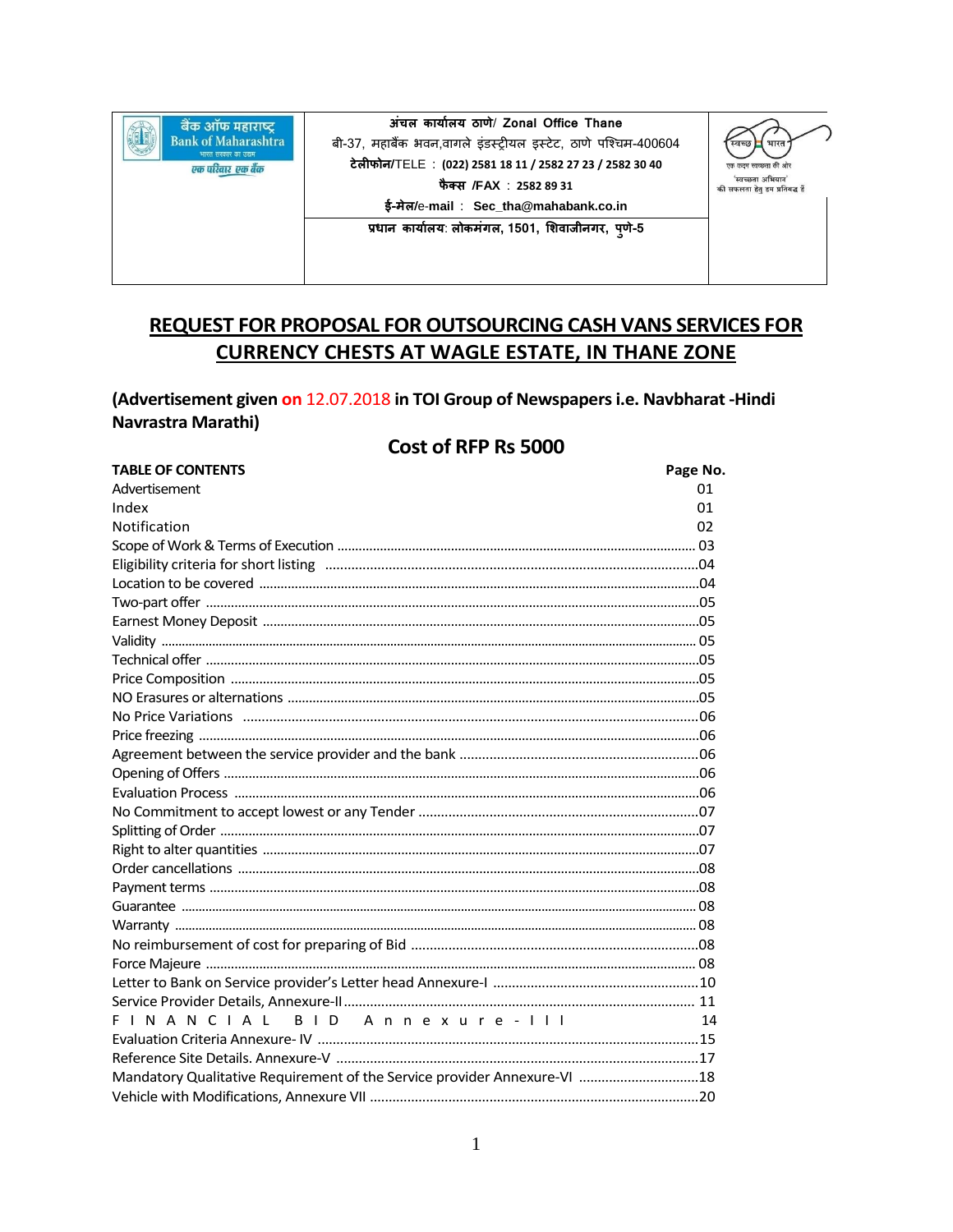|                                                                                              |                                                                                                                                                                                                                                          | 21                                                                                   |
|----------------------------------------------------------------------------------------------|------------------------------------------------------------------------------------------------------------------------------------------------------------------------------------------------------------------------------------------|--------------------------------------------------------------------------------------|
| बैंक ऑफ महाराष्ट्र<br><b>Bank of Maharashtra</b><br>भारत सरकार का उद्यम<br>एक परिवार एक बैंक | अंचल कार्यालय ठाणे/ Zonal Office Thane<br>बी-37, महाबैंक भवन,वागले इंडस्ट्रीयल इस्टेट, ठाणे पश्चिम-400604<br>टेलीफोन/TELE: (022) 2581 18 11 / 2582 27 23 / 2582 30 40<br>फैक्स /FAX : 2582 89 31<br>ई-मेल/e-mail: Sec_tha@mahabank.co.in | भारत<br>एक कदम स्वच्छता की ओर<br>'स्वच्छता अभियान'<br>की सफलता हेतु हम प्रतिबद्ध हैं |
|                                                                                              | प्रधान कार्यालय: लोकमंगल, 1501, शिवाजीनगर, पुणे-5                                                                                                                                                                                        |                                                                                      |

#### **OUTSOURCING OF CASH VANS SERVICES FOR BANK OF MAHARASHTRA, THANE ZONE**

- 1. Bank of Maharashtra, THANE ZONE intends to **outsource Two (02) cash vans** for the Currency Chest Wagle Industrial Estate. We intend to solicit for this purpose Technical & Financial Bids from the prospective / existing service providers on or before 27/07/2018 by 05.00 PM and the technical bids and Financial bids will be opened on 30/07/2018 at 15.00 HRS in the presence of service providers / their representatives at the address mentioned above / at Para 2 below.
- 2. Prospective service providers may collect the technical bid / financial bid format of RFP from **Bank of Maharashtra, Security Department, THANE ZONAL OFFICE, B-37,Mahabank Bhavan , Wagle Industrial Estate, Near Old Passport Office, Thane West- \*400604** or can down load the same from the Bank's website [www.bankofmaharashtra.in.](http://www.bankofmaharashtra.in/) However, RFPs downloaded from website shall also accompany the Pay Order / Demand Draft along with the Technical Bid.

| Last date for submission of RFPs &                             | 27/07/2018  |
|----------------------------------------------------------------|-------------|
| Opening of Technical & Financial Bids   30/07/2018 (15.00 HRS) |             |
| <b>Cost of RFP</b>                                             | Rs.5.000.00 |

- 3. No brokers/intermediaries shall be entertained. The qualitative requirements & specifications etc. are enclosed as Annexure I to VIII of this letter.
- 4. In case prospective service providers are fulfilling the above QR & specifications, they may submit their Technical and Financial Bids (strictly in the format enclosed at Annexure I to VII) in two separate sealed envelopes so as to reach us latest on 27/07/2018 by 05.00 PM. The envelope should be marked as TECHNICAL BID / FINANCIAL BID FOR OUTSOURCING OF CASH VANS, BANK OF MAHARSHATRA, Thane Zone on its top and forwarded to the address mentioned at Para 2.
- 5. Offers from firms not having their own offices in Mumbai / Thane / Navi Mumbai, as the case may be, will not be considered. All conditions and parameters will be evaluated with reference to the firms submitting the tenders. The Bank reserves the right to reject any / all applications without assigning any reason whatsoever and also to confirm authenticity of the facts submitted by the bidders.

**--------SD-------**

**Assistant General Manager Dy. Zonal Head Thane Zone**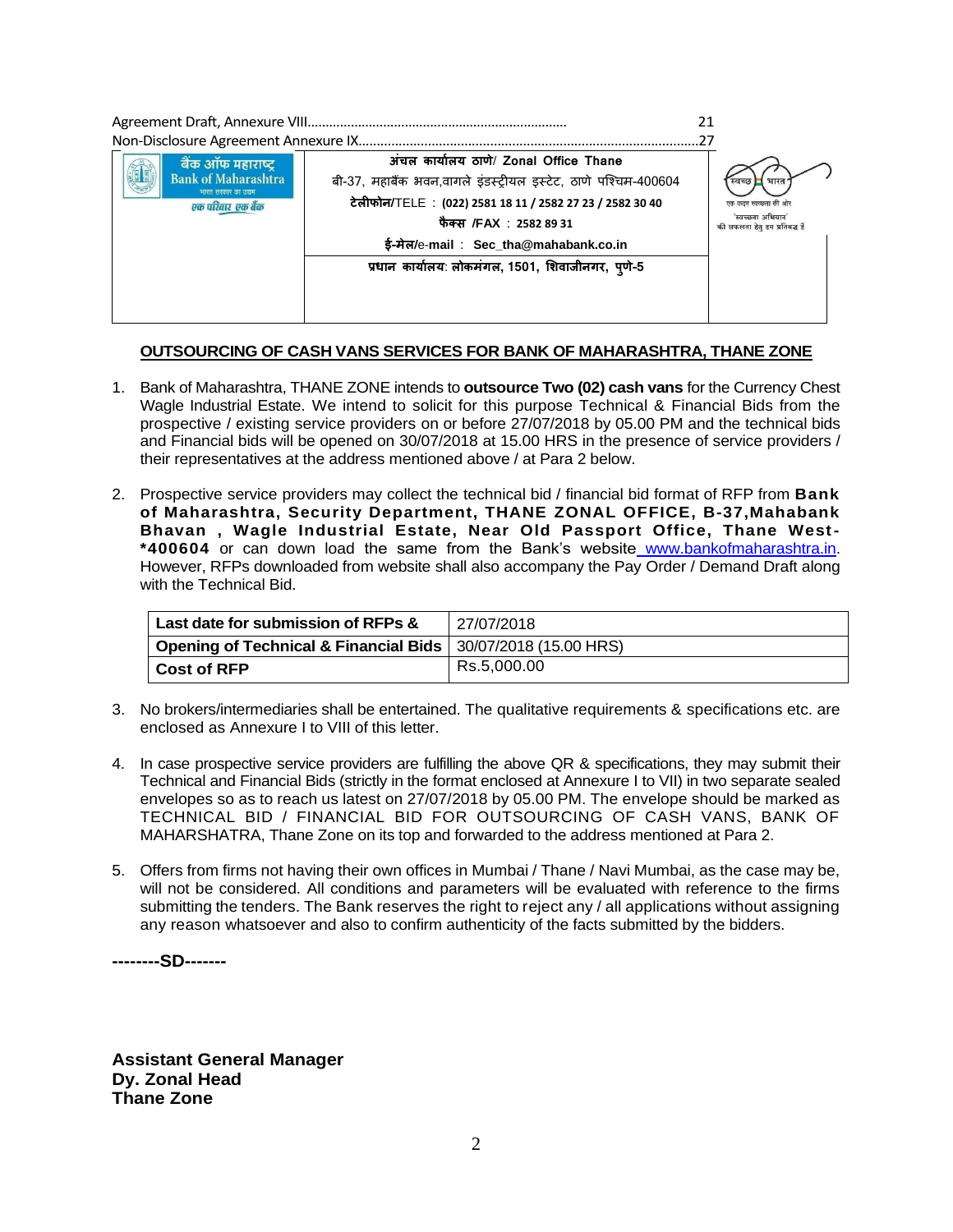## **OFFER FOR OUTSOURCING THE CASH VANS TERMS & CONDITIONS**

### **1. SCOPE OF WORK**

Bank of Maharashtra, Thane ZONE intends to outsource **Two (2) cash van**s facility at Currency Chests, Wagle Industrial Estate, and Thane. The services will be required for providing / receiving cash from various branches located in Thane, Palghar and Raigad ZONE area to / from the currency chest/s. The number of cash van mentioned above is only tentative and the actual number may increase or decrease depending upon the requirements of the Bank during the period of empanelment / contract i.e. three years. The decision of the Bank in this regard will be final.

### **2. TERMS OF EXECUTION OF WORK**

The services of cash vans would begin within a period of 45 days commencing from the 7th day of acceptance of the work order issued by the Bank. Any delay in services of the cash vans over the stipulated period will attract penalty of 1% of the contract value per week subject to maximum of 4% of the contract value. Bank reserves its right to recover these amounts by any mode such as adjusting from any payments to be made by the Bank to the service provider. Part of week will be treated as a week for this purpose. However, the Bank may condone the liquidity damages for delay of less than a week. The decision to further continue/ discontinue the contract with the service provider lies fully with the Bank.

## **3. ELIGIBILITY CRITERIA FOR SHORT-LISTING**

- 3.1 For empanelment or short listing of Service Providers the following criteria shall be applied. For this purpose, the service provider shall submit documentary proof along with the Tender. The service providers not conforming to any of these parameters will not qualify for empanelment or short listing:
	- a) Service Provider should be either registered companies or registered partnership or proprietary firms reputed for providing Cash Van services.
	- b) Holding PASARA Licenses under Private Security Agency Regulation & Act 2005 and must be able to provide trained Armed Guards i.e 02 per cash van.
	- c) Service Provider should have their own infrastructure for training their Drivers, Loaders & guards and License from DG Home guard.
	- d) Service Provider should have credible Supervisory Infrastructure.
	- e) Service Provider should have Income Tax PAN and the latest Clearance Certificate.
	- f) Service Provider should have Audited Balance Sheets and Profit & Loss Accounts for the past three years and the average turnover of the Service Provider in the last three years should not be less than two crore rupees.
	- g) Service Provider should have Registration under Shops & Establishments Act.
	- h) Service Provider should have a valid certificate from ESI Corporation.
	- i) Service Provider should have a valid certificate under EPF & Misc. Provisions of Act 1952.
	- j) Service Provider should have documents proving compliance of Minimum Wages Act 1948 and other Labour laws and rules.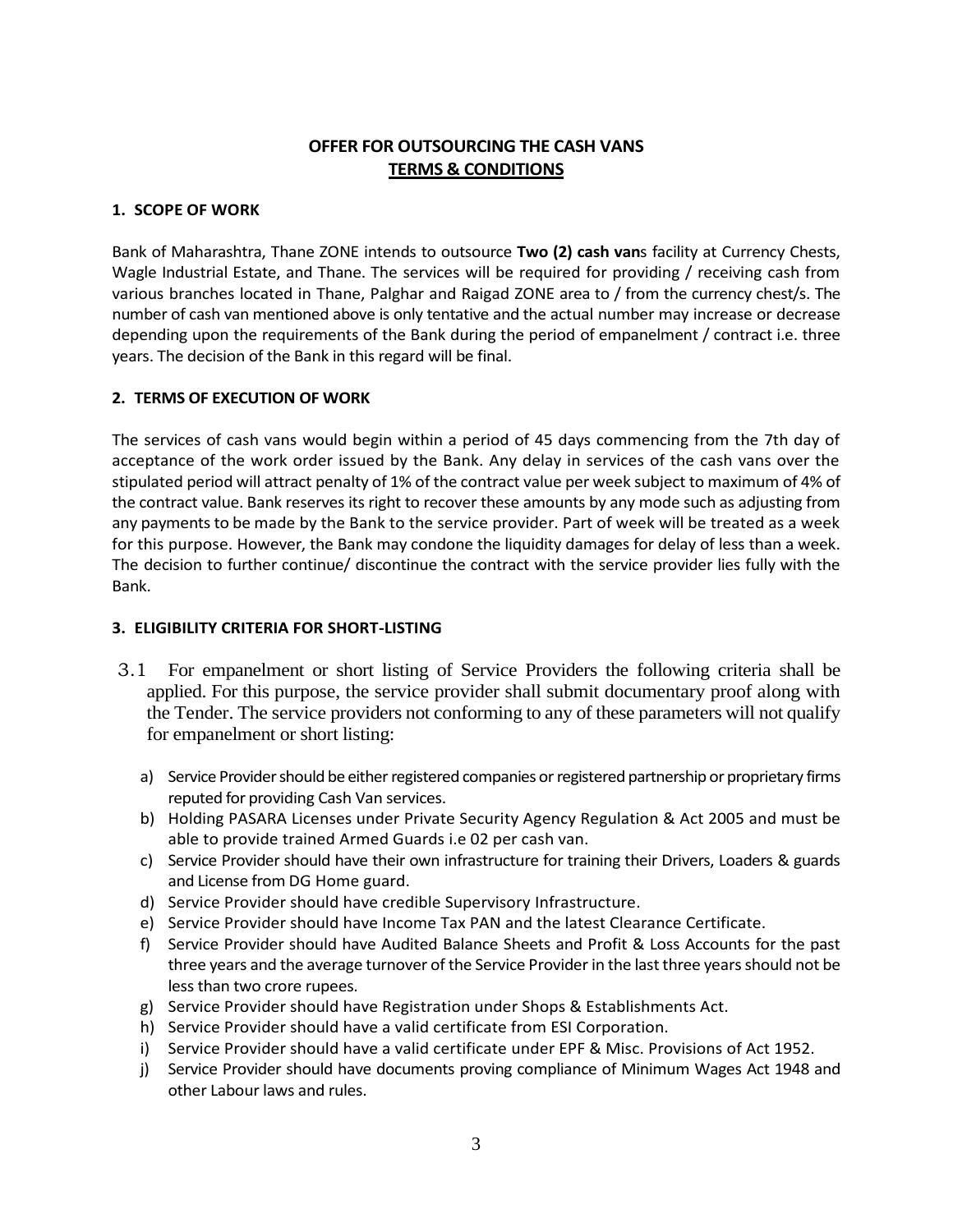- k) Service Provider must have an office in Mumbai / Thane / Navi Mumbai as the case may be, with telephone & fax numbers and manned during the office hours.
- l) Service Provider should have been in the business of providing cash van services at least for the last three years in PSU's Banks.
- m) Service Provider should furnish three Reference Sites and on request by the Bank the Referees should testify about the performance of the Service Provider to the Bank's satisfaction.
- n) Service Provider should have minimum 08 Cash Van services. (Attach proof)
- o) Service Provider should submit solvency certificate of Rs 10, 00,000/- (Rupees Ten lacs only) which should have been issued with a year only from the last date of receipt of tender.
- p) DGR empanelment / sponsorship and relevant documents should be provided for authenticity in case of DGR registered firms.
- q) ISO 9001-2008 certification.
- r) The agency should have undertaken the process of Police verification of all the staff and the same should be confirmed/cross checked by the Zonal Office for genuineness.
- s) The driver of the vehicle should be a reliable driver in possession of valid driving license.
- t) The agency should provide communication system for the cash van.
- u) The vehicle should be fitted with GPS and CCTV systems and the monitoring should be undertaken on a continuous basis.
- v) The agency should fully indemnify the bank against any loss.
- w) Statutory norms like minimum wages act; work man compensation act, EPF, ESIC & Third party insurance and insurance cover for their staff and property should be ensured by the agency. Any other requirement made mandatory by the Bank/Govt. machinery should be complied by the agency.
- x) The staff should have undergone training and a certificate of the same to be submitted to the bank.
- y) Mental and physical fitness of the staff should be certified by a Bank approved/Govt. doctor/Civil Surgeon.
- z) The cash vans should be preferably new & mechanically fit for cash van duty. The agency should have tied up with reputed garages for regular vehicle maintenance.
	- aa) The modification of the cash van should be in line with the specification laid down by the Bank.
	- bb)The service provider should be in a position to provide the following staff on each cash van:
		- i. Driver-One is a state of the included in Loader One in the Armed Guard-02
	- cc) The vehicle should have all mandatory security equipment fittings such as alarm system, fire extinguishers, CCTV cameras with backup, GPS monitoring systems etc.
	- dd)The vehicles / cash vans should have RTO passing and valid registration for commercial activity.
	- ee) The service provider should comply with all the laws applicable to Union, State and local laws, ordinance, regulations and codes.
	- ff) Fidelity Insurance of agency staff should be furnished to the bank.
- 3.2 Service Provider should furnish details about the firm as per profile at (Annexure II).

## **4. LOCATIONS TO BE COVERED**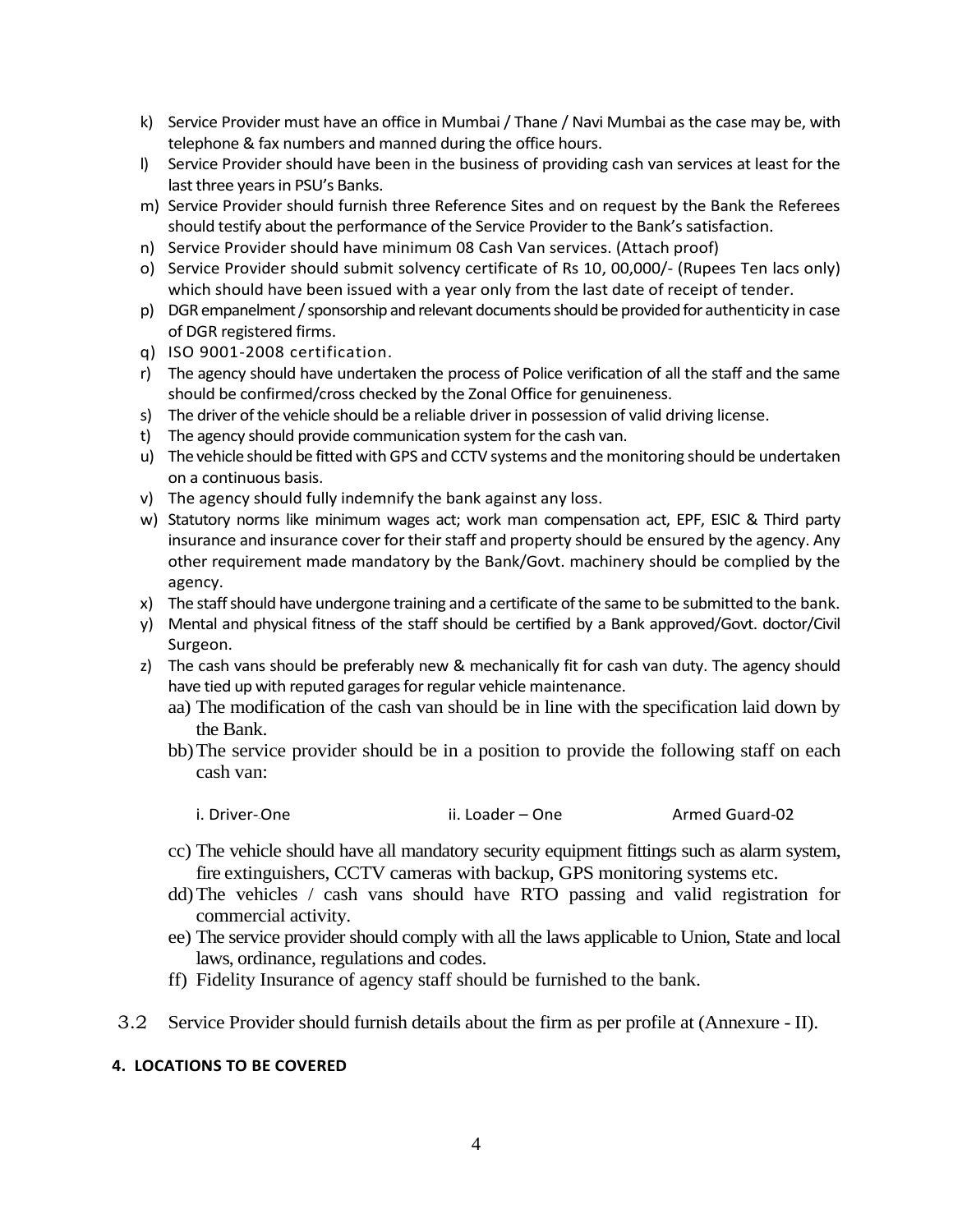The services will be required for providing / receiving cash from various branches located in THANE ZONE areas and also to / from the other currency chests of Bank of Maharashtra / other banks located in Mumbai & Thane.

## **5. TWO PART OFFER**

The offer will be in two parts; **Technical Offer and Commercial Offer**. Both the parts must be submitted at the same time but in separate sealed covers, giving full particulars, addressed to the Bank of Maharashtra , THANE ZONE and duly super-scribed on each envelope **"Technical Bid for Outsourcing of Cash Vans"** and **"Financial Bid for Outsourcing of Cash Vans"** on or before 27/07/2018 at 05.00 p.m.

## **6. EARNEST MONEY DEPOSIT**

Earnest Money Deposit of Rs.50,000/- (Rupees Fifty thousand only), in the form of a demand draft/pay order issued by a scheduled commercial bank favoring Bank of Maharashtra, payable at MUMBAI CITY must be submitted along with the Techno-Commercial Offer. Offers not accompanied with Earnest Money Deposit of Rs.50, 000/- will not be accepted. This amount will be forfeited if, having been selected by the Bank for the job and the offerer refuses to accept deployment order or having accepted the deployment order, fails to carry out his obligations mentioned therein. **Bank Guarantee in lieu of Earnest Money Deposit will not be accepted.**No interest will be payable on the Earnest Money Deposit. The Earnest Money Deposit will be refunded to the unsuccessful offerers. The Earnest money paid by the successful offerer will be released after six months of satisfactory deployment of required number of Cash Vans.

## **7. VALIDITY PERIOD OF THE OFFER**

The offer will be valid for a period of 90 days from the last date (27/07/2018) of submission of the tenders.

## **8. TECHNICAL OFFER (TO)**

The Techno-commercial Offer (TO) should be complete in all respects and contain all information asked for in this document. It should not contain any price information (if price information is given in TO, it will be rejected). The Techno-commercial Offer should comprise of the following:

8.1 Covering letter on the prescribed format (Annexure-I).

8.2 Pay Order for Rs.5000, i.e., Cost of RFP Forms, if downloaded from Bank's website.

8.3 Earnest Money Deposit of Rs.50, 000/- in the form of a demand draft / pay order issued by a scheduled commercial bank favoring Bank of Maharashtra, payable at MUMBAI.

8.4 PSA profile as per Annexure II.

8.5 Documentation (Product Brochures, leaflets, manuals etc., if any) /soft copy.

8.6 Details of reference sites as per Annexure-III.

## **9. PRICE COMPOSITION**

The Price Bid should contain all relevant rates and charges and the rates should be quoted in Indian Rupees only and inclusive of following for one cash van in the format at Annexure III:

- I. Cost of the cash van along with the wages of driver for 210 hrs and 4000 km per month for Mahindra Maxi Truck/ Bolero type of vehicles.
- II. Wages of helper/ cash peon.
- III. Wages of 01 trained armed guard.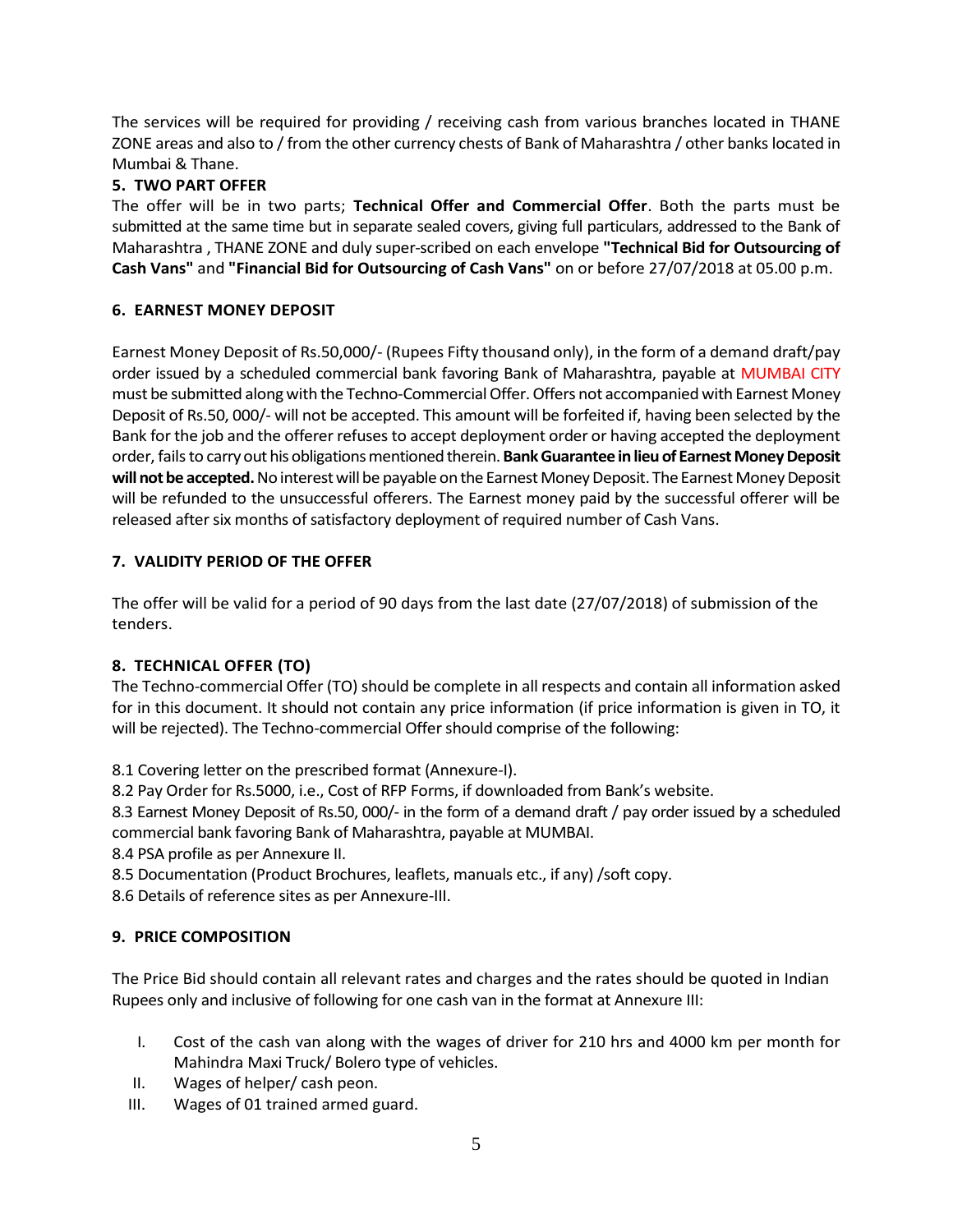- IV. Charges / Rate of additional kilometers running (to be billed per month on cumulative basis).
- V. Charges of additional hours for cash van and crew members (to be billed per month on cumulative basis).
- VI. The Price Bid should not contradict the TO in any manner.

9.1 Monthly Rates applicable on the date of issue of this tender should be quoted.

9.2 The Bank will shortlist suppliers, who satisfy commercial and other requirements laid down in the document. Authorized representatives may be present at the time of opening of the Technical Offers and Price Bids as per date and time given above. The Price Bids of only the short listed suppliers will be opened. No separate information will be given.

#### **10 NO ERASURES OR ALTERATIONS**

Technical / Commercial details must be completely filled up. The corrections or alterations, if any, should be authenticated. In the case of the corrections / alteration are not properly authenticated, the offer will be rejected.

### **11. NO PRICE VARIATIONS**

The Financial offer shall be on a fixed price basis. No upward revision in the price would be considered on account of subsequent increases in Government taxes, customs duty, Excise Tax, Sales Tax, etc. However, if there is any reduction on account of Government levies / taxes, during the offer validity period, the same shall be passed on to the Bank.

#### **12. PRICE FREEZING**

The price finalized shall remain valid for a period of one year from the date of such finalization with the option to the Bank to review the price if necessary.

#### **13. AGREEMENT BETWEEN THE SERVICE PROVIDER AND THE BANK**

The successful offerer shall execute an Agreement with respective **Currency Chests,Wagle Industrial Estate** on Rs. 500/- non-judicial Stamp Paper as per Terms & Conditions as per Annexure-VIII. It is understood that the Service Provider, who are willing to offer their Cash Van services in response to this RFP have read all the terms and conditions and have agreed to all the Terms & Conditions without any modifications.

## **14. OPENING OF OFFERS**

The technical bids will be opened on 30/07/2018 at 11.00 a.m. in the presence of the service providers / their authorized representatives accompanied with valid ID proof and authority letter. No separate intimation will be given in this regard to the Service providers for deputing their representatives. The Price Bids / Commercial Offers will also be opened on 30/07/2018 at 15.00 p.m. as stipulated above irrespective of the number of offerers or their representatives present.

#### **15. EVALUATION PROCESS**

Offers (Tenders) will be evaluated in the following stages: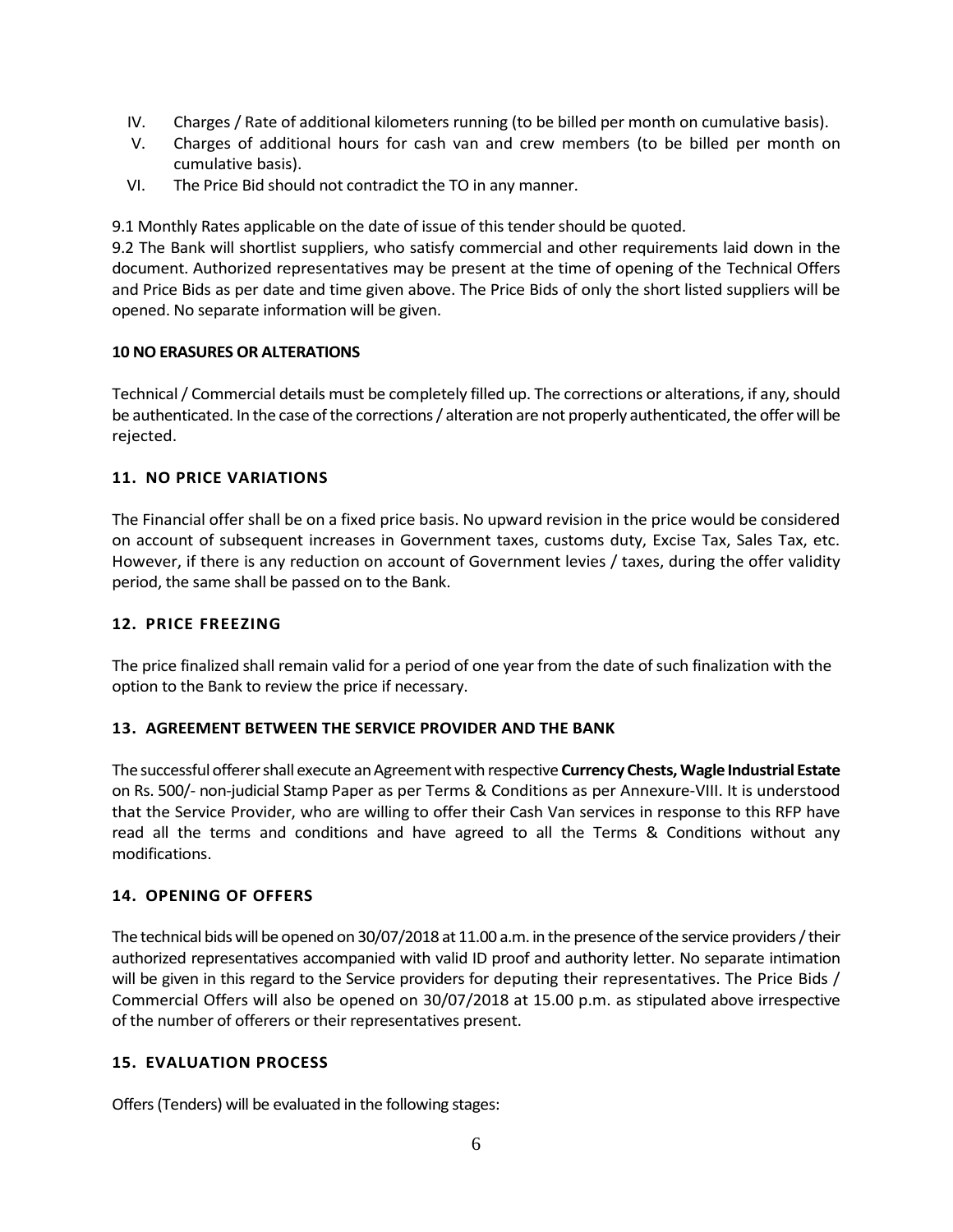### 15.1Stage I

Incomplete Offers, i.e., offers not accompanied by the mandatory documents as mentioned above, cost of RFP Forms shall be rejected.

## 15.2Stage II

Offers will be evaluated against the stipulated minimum eligibility criteria purely based on valid proof / documents submitted by the Service Provider as per Annexure-V. Offers not complying with the eligibility criteria will be rejected. Scoring of marks will be based on Annual Turnover, Number of nationalized Bank and number of Cash Vans per bank for last five years (PSU Bank preferred), Training infrastructure, Training set up, Office in Mumbai / Thane / Navi Mumbai, ISO certification, PSARA license, DGR empanelment and other pre-qualification criterion prescribed in the Terms and Conditions of the contract (marks will be allotted accordingly). The firm/ agency which has secured Twenty out of Thirty four marks will be considered as technically qualified. The financial bids of all the technically qualified firms/agencies/bidders will be opened for financial evaluation. The work will be awarded to the L- 1 agency. In case the financial bids of more than one agency is same as L-1, then the work will be awarded to the agency which gets the maximum marks in technical evaluation. The performance including the discipline of armed guards and drivers, cash van crew and supervision by the agency will be observed for 3 months and if found not up to the desired satisfaction, the bank will have the sole right to terminate contract and go for L2 (similarly L3,L4).

## 15.3Stage III

Short-listing of supplier(s) based on satisfactory feedback from reference sites.

## 15.4Stage IV

Opening the Price bids of the short listed firm (s) on 20.04.2018 at 15.00 am as per Price bid format enclosed at Annexure-III.

## **16. NO COMMITMENT TO ACCEPT LOWEST OR ANY TENDER**

The Bank shall be under no obligation to accept the lowest or any other offer received in response to this tender and shall be entitled to reject any or all offers without assigning any reasons whatsoever.

## **17. SPLITTING OF ORDER**

The Bank reserves its right for splitting the number of cash vans between the two service providers. The splitting of the order will be in 50:50 ratios, provided the L2 service provider agrees to match the prices quoted by L1 service provider and agrees for all the terms and conditions. In case L2 service provider is not willing to match L1 price, Bank will call L3, L4 service providers etc., in that order to step into the shoes of L2 service provider. In the event of L3, L4 etc., service provider not matching the L1 price the entire number of cash vans will be awarded to L1.

## **18. RIGHT TO ALTER QUANTITIES**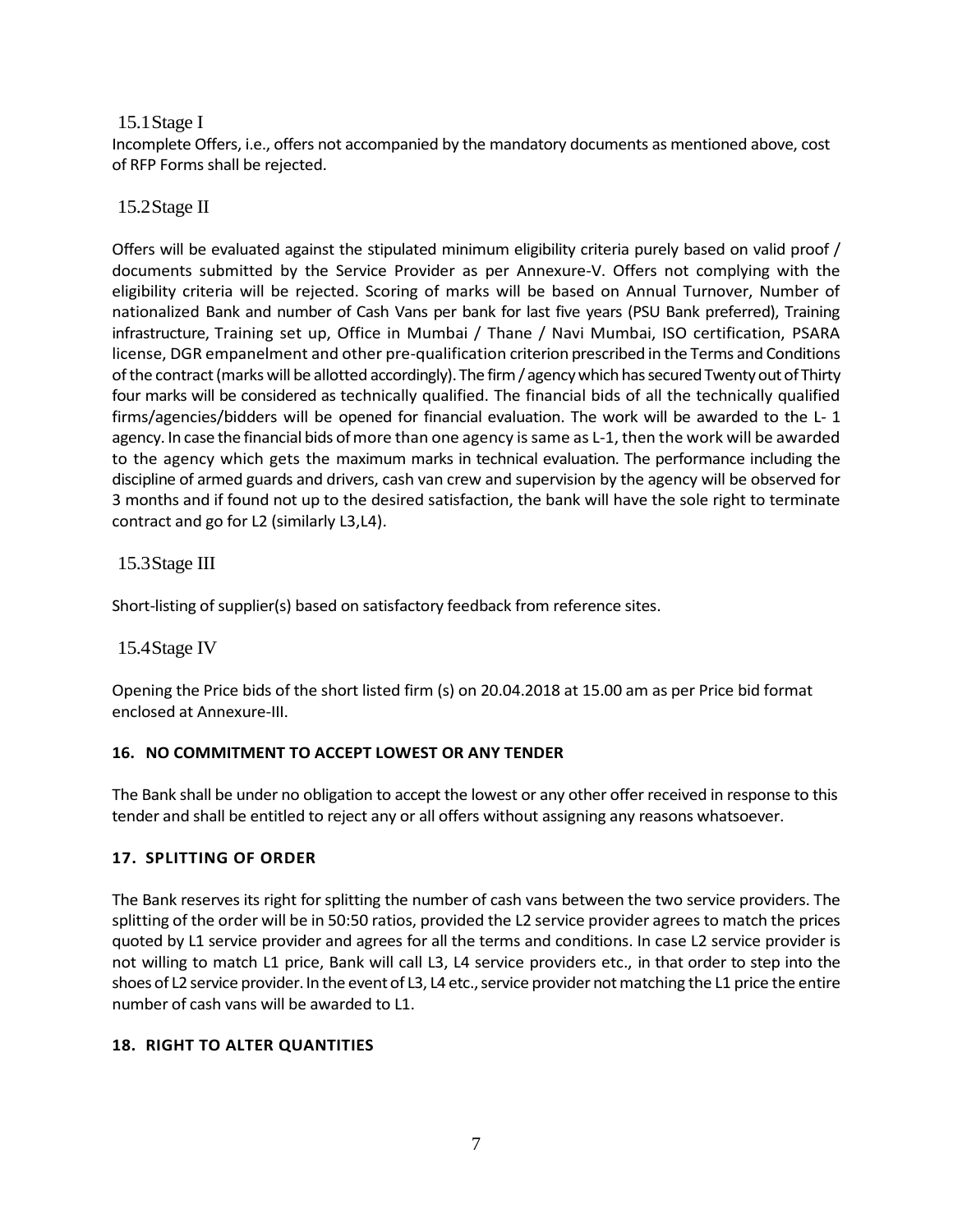The Bank will be free to either reduce or increase the number of cash vans on the same terms and conditions. The Bank reserves the right to alter number of cash vans. The Bank also reserves the right to place further/repeat order on same terms and conditions within a period of 12 months.

### **19. ORDER CANCELLATION**

If the service provider fails to deliver the cash vans services within the stipulated time schedule or the extended date communicated by the Bank, it will be a breach of contract. The Bank reserves its right to cancel the order in the event of delay in delivery /commissioning of the cash vans.

### **20. PAYMENT TERMS**

The terms of payment are as under:

- I. No advance payment against work order.
- II. 100 % Payment will be released by the respective currency chest on monthly bills forwarded after the first month of the services of the cash vans.

## **21. GUARANTEES**

The cash van delivered to the Bank should be preferably new, including all components of security equipment's such as security alarms, CCTV, fire extinguishers, CCTV and the media for communication. The service provider should also guarantee that the antecedents of all staff/ crew (armed guards, drivers and loaders) deployed on the cash vans have been verified by the police authorities.

#### **22. WARRANTY**

Service providers shall be fully responsible for the manufacturer's warranty in respect of proper design, quality and workmanship of all equipment's, accessories, etc. of the cash vans provided along with the crew. The service provider shall maintain the cash van at no additional charge to the Bank.

**23. No reimbursement of cost** of any type on any account will be paid to persons or entities submitting their bid.

**24. In case, the Cash van being deployed for duty fails and the complaint is received by service provider**, the cash van must be made functional within 24hrs of the complaint, else a penalty of 5% of the monthly bill would be applied.

**25.** All the staff/crew deployed on the cash vans must be issued with Identity Cards duly authenticated by the Executive/Officer of the company and the staff/crew should not be changed without prior permission.

**26.** In case of strike in the company, alternate arrangements for provision of cash van with crew must be made by the service provider.

## **27. FORCE MAJEURE.**

If at any time during the period of the contract the performance in whole or in part by either party or any obligation under the contract shall be prevented or delayed by reasons of any war, hostilities, acts of god, public, enemy, civil commotion, sabotage, fires, floods, explosions, epidemics etc. then, provided notice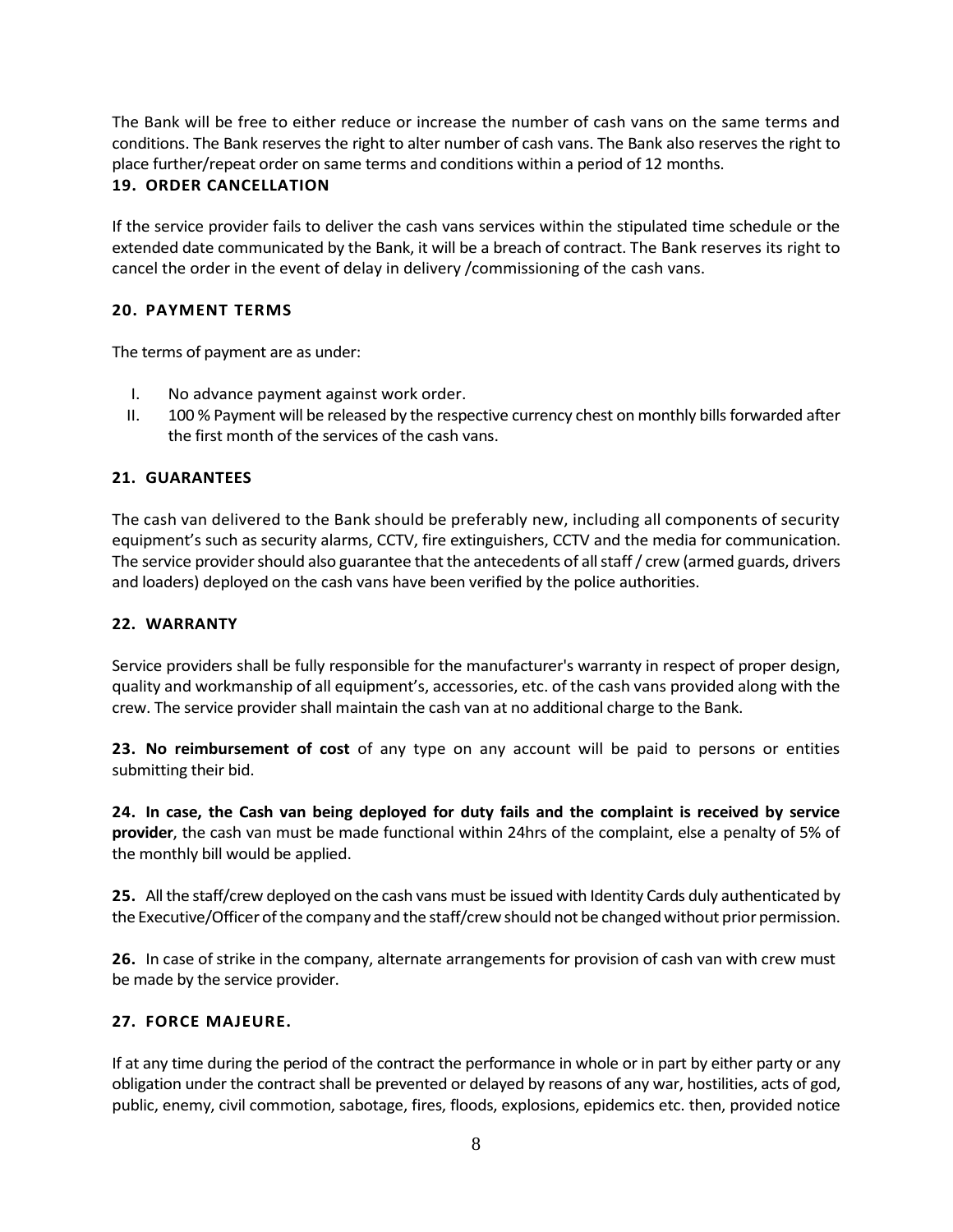of the happening of the any such events is given by either party to the other within 15 days from the date of occurrence thereof, neither party shall by reason of such event be entitled to terminate their contract nor shall either party have any claim for damages against the other in respect of such non-performance or delay in performance. The whole or any part of the Party's obligations under the contract shall be resumed as soon as practicable after such event has come to an end or ceased to exist. If force majeure event continues beyond the period of three (3) months the parties shall hold consultation to resolve the problem satisfactorily.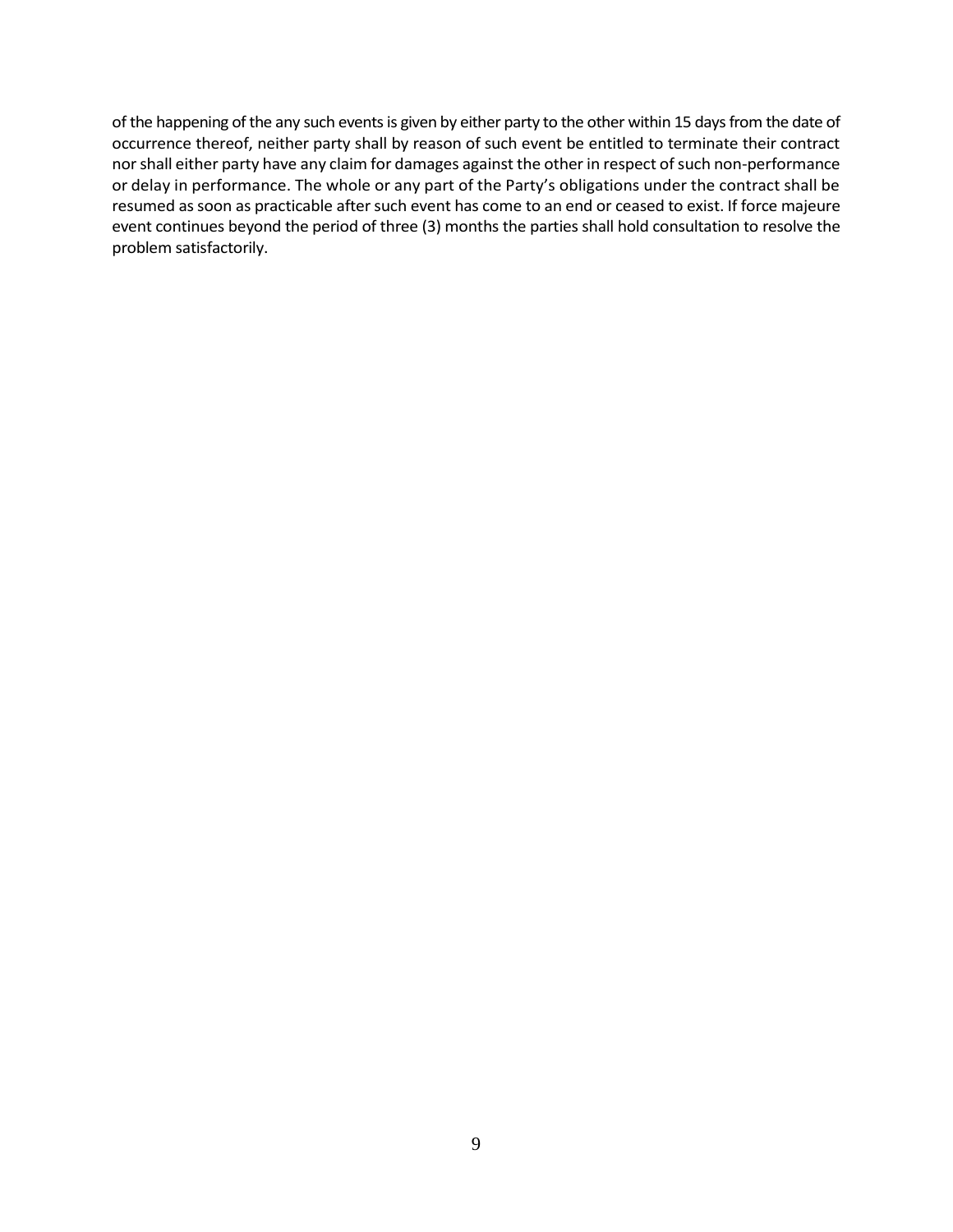#### **ANNEXURE-I**

#### **(Letter to the Bank on the service provider's letterhead)**

**To The Zonal Manager Bank of Maharashtra THANE ZONE B-37, Mahabank Bhawan** Wagle Industrial Estate, Thane (W)-400604

Dear Sir,

#### Sub: **Your RFP for Outsourcing of Cash Van date 12/07/2018**

With reference to the above RFP, having examined and understood the instructions, terms and conditions forming part of the RFP, we hereby enclose our offer for the supply of the cash vans as detailed in your above referred RFP.

We confirm that we have not been disqualified by any PSU bank for the services of cash vans outsourced to them. We further confirm that the offer is in conformity with the terms and conditions as mentioned in the RFP.

We also confirm that the offer shall remain valid for 90 days from the last date of submission of the tender.

We hereby undertake that the cash vans to be deployed to the Bank will be a new / mechanically fit road worthy vehicle having all security equipments & components fitted and will be as per the design and specification provided by the Bank as given in Annexure-VII. Vehicles will have necessary RTO passing certificates.

We understand that the Bank is not bound to accept the offer either in part or in full and that the Bank has right to reject the offer in full or in part without assigning any reasons whatsoever.

We enclose herewith a Demand Draft/Pay Order for Rs.50,000/- (Rupees Fifty thousand only) favoring Bank of Maharashtra payable at Mumbai, towards Earnest Money Deposit, details of the same are given as under:

- 1. Demand Draft/Pay Order No. :
- 2. Date of Demand Draft/Pay Order:
- 3. Name of Issuing Bank & Branch:

Yours faithfully

#### **Authorized Signatories**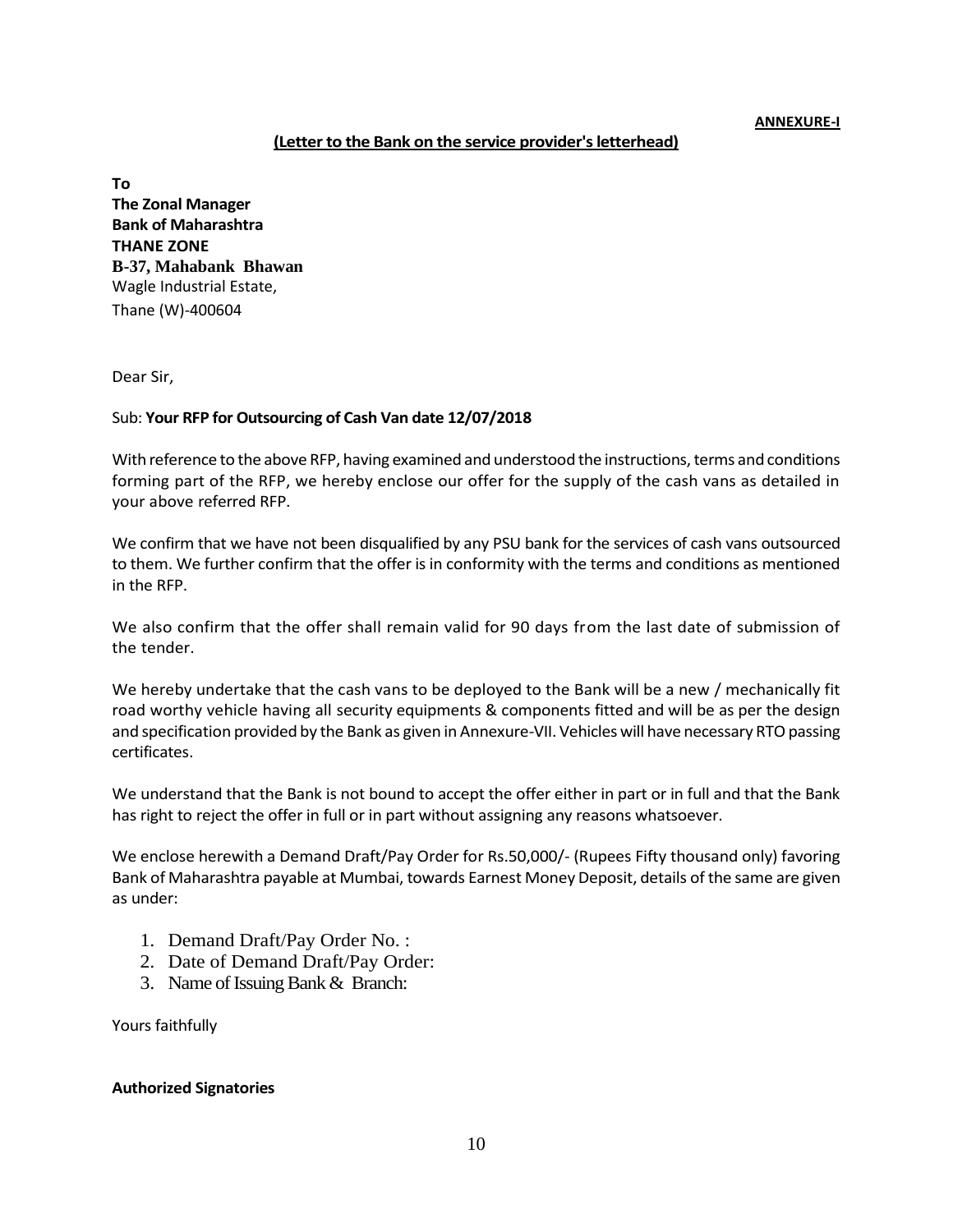(Name & Designation, seal of the service provider) Date: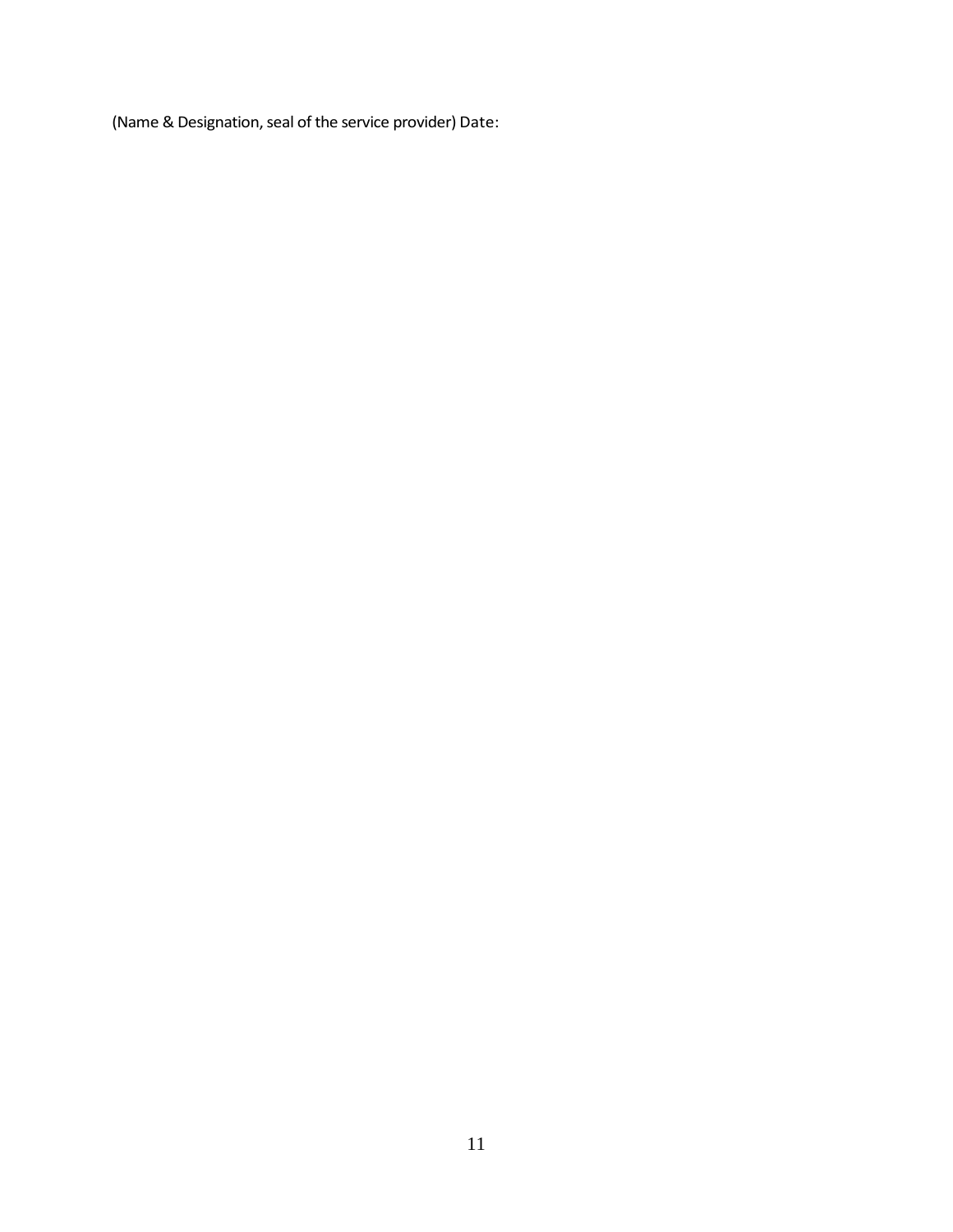### **PSA PROFILE**

- 1. Name of the Organization and Address :
- 2. Year of Establishment (Submit proof) :
- 3. Status of the firm (Submit proof) : (Whether Pvt. Ltd. company / Pubic Ltd. company/ Partnership / proprietary Firm)
- 4. Name of the Chairman/Managing Director/CEO/Country Head (as the case may be):
- 5. Whether registered with the Registrar of Companies/Registrar of Firms in India. If so, mention number and date and enclose Registration Certificate copy.
- 6. Name and address of Bankers (Submit proof) :
	- i) ii) iii)
- 7. Turnover of the Company/Firm for the year 2015-16, 2016-17 and 2017-18: (Please attach a copy of audited Balance Sheet and Profit & Loss Account for the these years as documentary proof)

2015-16: 2016-17: 2017-18:

- 8. Submit proof for Goods & Service Tax registration and mention number and date:
- 9. DGR Registration details & validity:-
- 10. Mention Permanent Account Number as an assessed of Income Tax. Furnish copies of Income tax clearance certificate.
- 11. Is the Company/Firm a supplier of Security Guards Services? If yes, mention the addresses, phone numbers and fax numbers of the Offices below:
	- a) Head Office address:-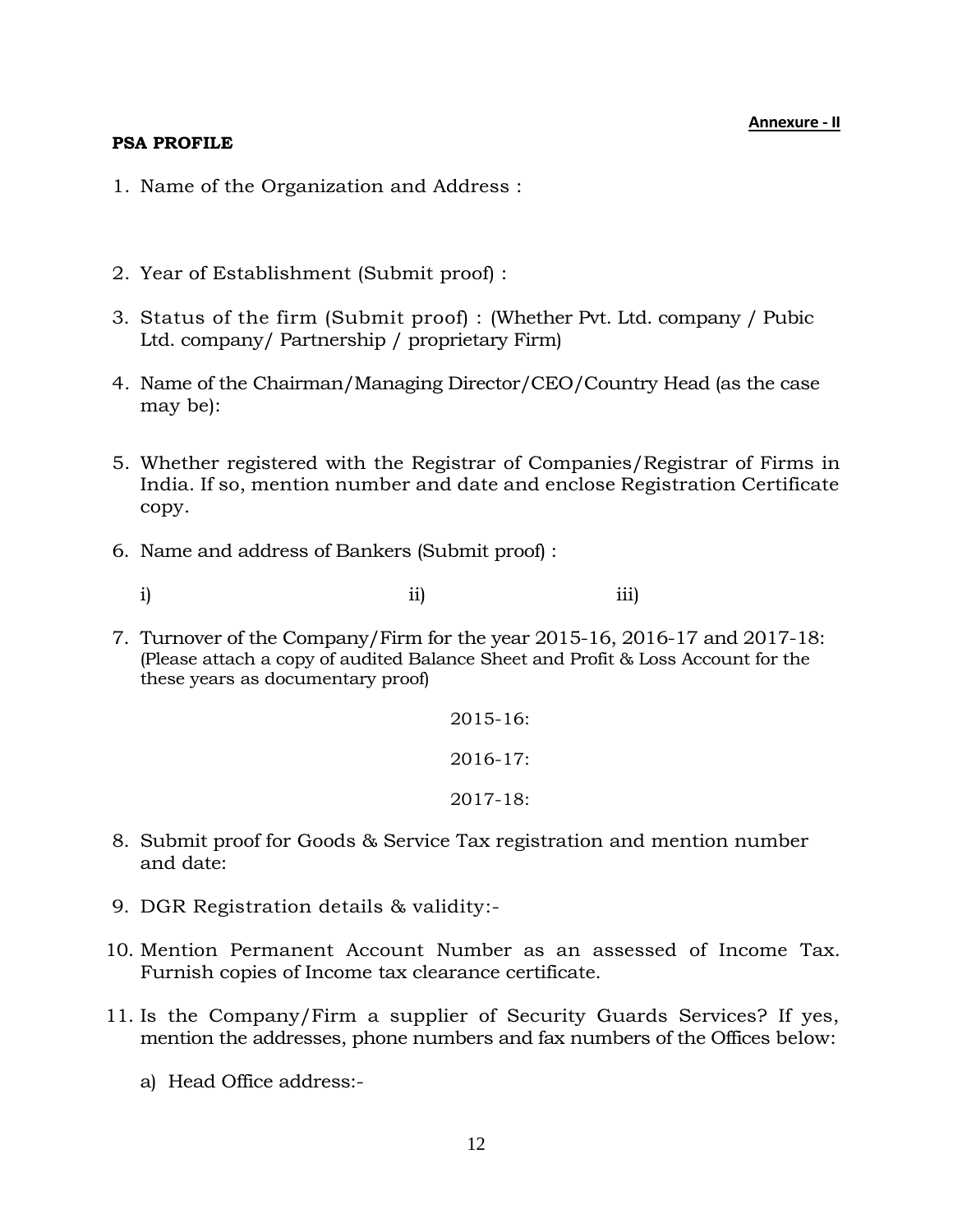- b) Local office address:-
- 12. What are your core areas of activities? Mention the fields giving the Annual turnover for each field.
	- I)
	- ii)
	- iii)
- 13. Deployment of Cash Vans services since when?
- 14. If you are providing Cash Vans (08 or more) to other corporate bodies and public sector banks, furnish their names, date of empanelment and number of Cash Vans**,** where you are supplying in the last three years:

| Name of Organization with Since<br><b>Address &amp; Tele Nos</b> | when | Number of Cash   Average<br>Vans deployed | annual |
|------------------------------------------------------------------|------|-------------------------------------------|--------|
|                                                                  |      |                                           |        |
|                                                                  |      |                                           |        |

## **(Please attach copies of their orders or proof of payment)**

- 15. A separate sheet may be attached if the above space is inadequate)
- 16. Details of Training facility

| <b>Location of training</b><br>facility and details of<br>training<br>imparted<br>$\vert$ (syllabus) | <b>No of Guards trained</b> | Any other training |
|------------------------------------------------------------------------------------------------------|-----------------------------|--------------------|
|                                                                                                      |                             |                    |
|                                                                                                      |                             |                    |
|                                                                                                      |                             |                    |

## **17. Details of Cash Van Supervisory Staff**

| Sr. No. | <b>Name</b> | Qualification | Post Held | <b>Experience</b> |
|---------|-------------|---------------|-----------|-------------------|
|         |             |               |           |                   |
|         |             |               |           |                   |
|         |             |               |           |                   |
|         |             |               |           |                   |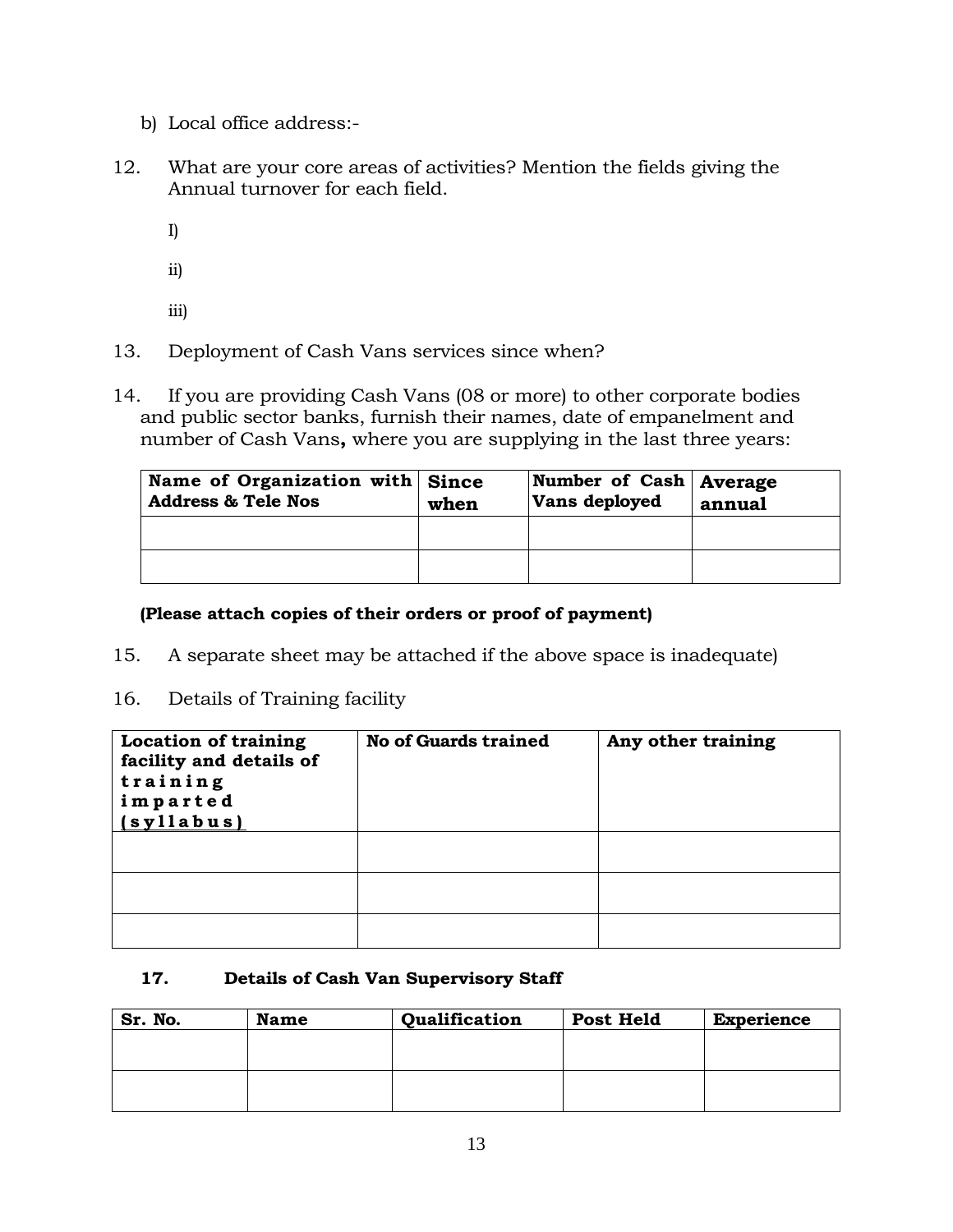I / We have read the instructions appended to the Performa and I / We understand that if any false information is detected at a later date, any contract made between ourselves and Bank of Maharashtra on the basis of the information given by me / us can be treated as invalid by the Bank and I / We will be solely responsible for the consequences.

I / We agree that the decision of Bank of Maharashtra, Head Office, Pune, in selection of Service Provider will be final and binding to me / us.

All the information furnished by me/us above here is correct to the best of my/our knowledge and belief.

I / We agree that I / We have no objection if enquiries are made about the work listed by me / us here in above and/or in the accompanying sheets.

Place: SIGNATURE:

Date: Name & Designation & seal of the Company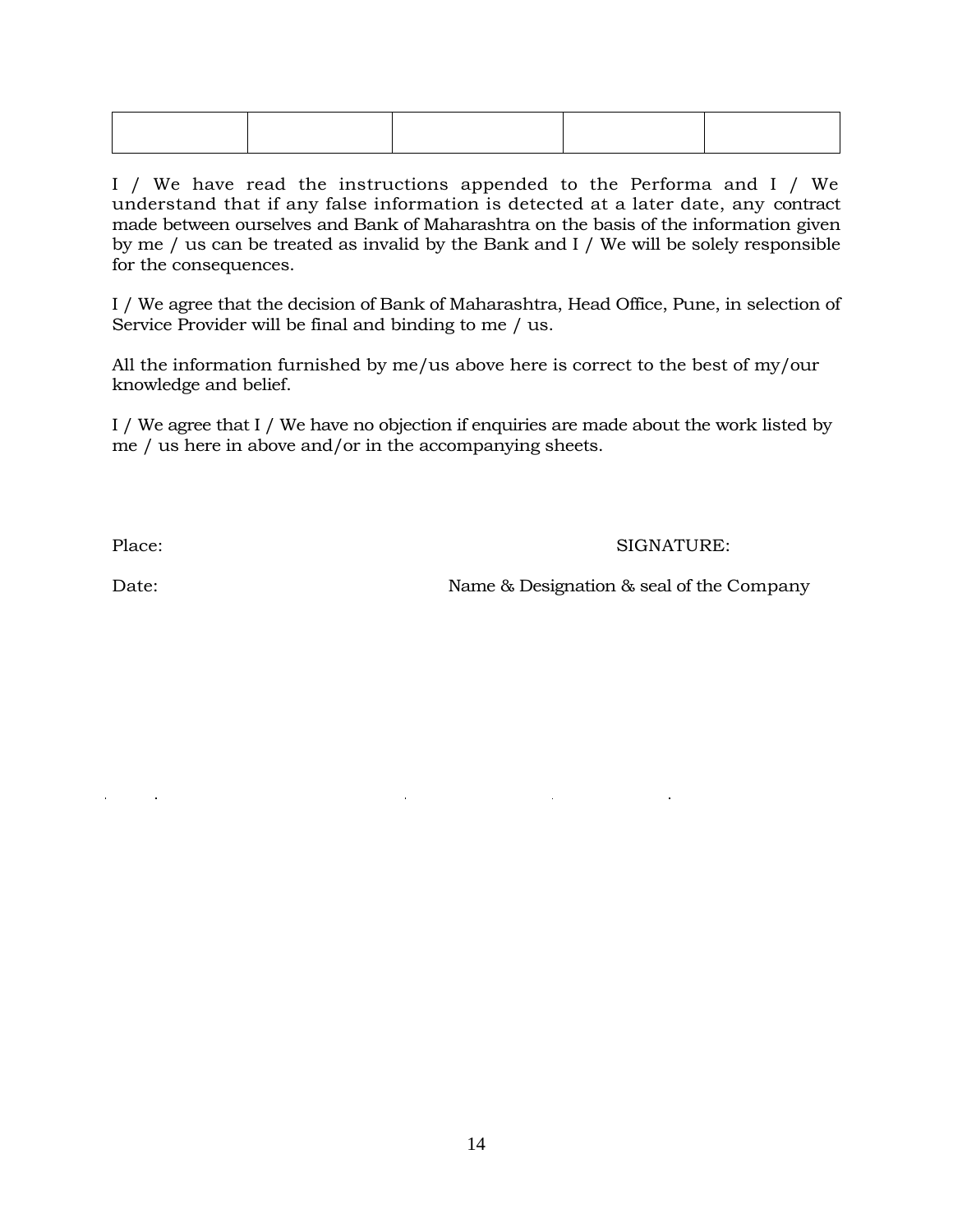#### **ANNEXURE-III**

#### **FINANCIAL BID: CASH VANS AND CREW**

| Sr.<br>No.   | <b>Item Description</b>                                                                                                                                    | <b>Charges</b><br>per unit<br>In figures<br>(Rs) | Charges per unit<br>In Words (Rs |
|--------------|------------------------------------------------------------------------------------------------------------------------------------------------------------|--------------------------------------------------|----------------------------------|
| $\mathbf{1}$ | Rate / Charges for one cash van<br>along with the wages of driver<br>for 210 hrs and 2500km per<br>month for Mahindra Maxi<br>Truck/Boloro type of vehicle |                                                  |                                  |
| $\mathbf{2}$ | Rate / Charges of one helper /<br>cash peon. Should qualify the<br>minimum wages act prevalent                                                             |                                                  |                                  |
| 3            | Rate / Charges of one Armed<br>Guard Should qualify the<br>minimum wages act prevalent                                                                     |                                                  |                                  |
| 5            | Cost of additional kilometers<br>running i.e. per kilometer to be<br>calculated and paid cumulative at<br>the end of the month                             |                                                  |                                  |
| 6            | Cost of additional hours per day<br>per person / crew                                                                                                      |                                                  |                                  |
| $\mathbf 7$  | Night halt / per person                                                                                                                                    |                                                  |                                  |
| 8            | Taxes                                                                                                                                                      |                                                  |                                  |
| 9            | Any Other Charges                                                                                                                                          |                                                  |                                  |

- 1. The cost of the vehicle services and crew members will be taken into consideration.
- 2. The charges must be quoted in WORDS AND FIGURES BOTH.
- 3. The taxes, etc. charged should be mentioned.
- 4. In case of any discrepancy, the charges quoted in words will be considered.
- 5. Comparison of quotation will be on the basis of charges / wages components calculated as explained above.

#### **AUTHORISED SIGNATORY**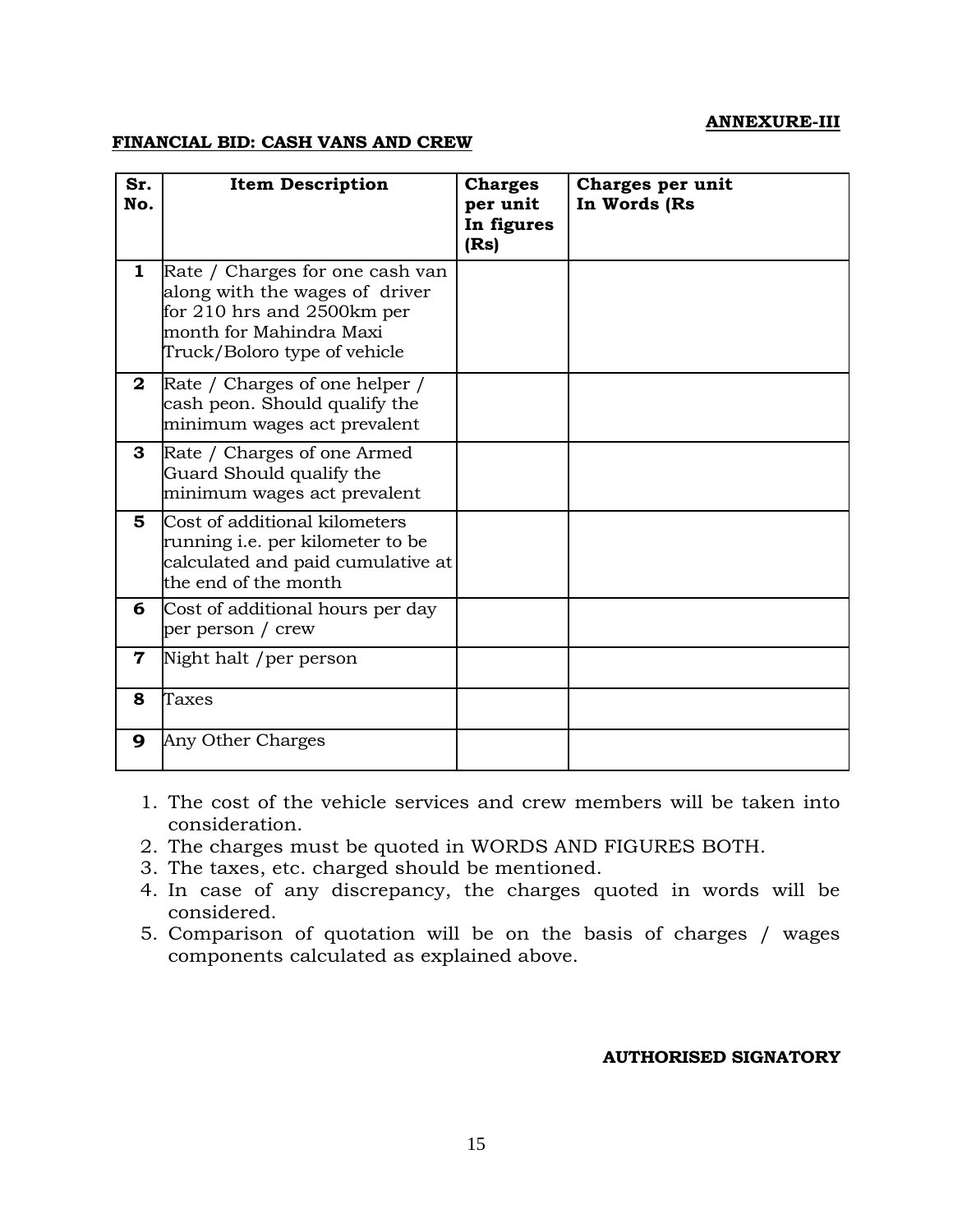## **ANNEXURE-IV**

## **Name of the Service Provider:**

## **Technical Evaluation**

|     | S1. Information to be provided                                                                                              | To be filledFor         |                 | Evaluation                                                                           | <b>Remarks</b>                                                                                                          |
|-----|-----------------------------------------------------------------------------------------------------------------------------|-------------------------|-----------------|--------------------------------------------------------------------------------------|-------------------------------------------------------------------------------------------------------------------------|
| No. |                                                                                                                             | by the<br><b>Bidder</b> | office usemarks |                                                                                      |                                                                                                                         |
| 1.  | Annual Turnover (in Lakhs)<br>during last three financial years<br>(Year 2015-16, 2016-17, 2017-18)                         |                         |                 | Above 2 Cr-2<br>point<br>Maximum<br>above $5$ cr- $2$                                |                                                                                                                         |
| 2.  | Services presently being provided<br>in Number of Nationalized banks<br>and Number of Cash Van per<br>bank.                 |                         |                 | Per<br><b>PSU</b><br>2<br>Bank<br>Points(Minim<br>um 08 Cash<br>Vans in PSU<br>bank) | Maximum 5 PSU<br>banks will be<br>considered (Copy of<br>deployment<br>order, location &<br>address to be<br>furnished) |
|     | 3. Deployment of Cash Van for the<br>last three years in PSU"s Banks                                                        |                         |                 | Minimum 3<br>yrs-2 points.<br>Above 3 yrs -2<br>points                               |                                                                                                                         |
| 4.  | infrastructure<br>Own<br>for<br>Training their guards having<br>Licence from DG Home guard.                                 |                         |                 | 4 points                                                                             |                                                                                                                         |
| 5.  | Training set-up [No. of Trainers]<br>Part-Time<br>(a)<br>(b)<br>Full-Time<br>Below JCO Rank<br>(c)<br>Above JCO Rank<br>(d) |                         |                 | 2 points (Each<br>post $1/2$ points)                                                 |                                                                                                                         |
| 6.  | office<br>Have<br>within<br>an<br>Brihanmumbai, with telephone<br>& fax and manned during the<br>office hours               |                         |                 | 4 points                                                                             | For the last 2 yrs<br>(proof)                                                                                           |
| 7.  | ISO 9001-2008 Certification of<br>the $firm(Yes/No)$                                                                        |                         |                 | $2$ points                                                                           |                                                                                                                         |
| 8.  | DGR empanelment /<br>sponsored / PSARA Registered<br>Firms                                                                  |                         |                 | 4 points                                                                             | Non Operational<br>agencies will not be<br>considered (List as per<br>recent DGR<br>notification)                       |
|     | <b>TOTAL</b>                                                                                                                |                         |                 | 34 POINTS                                                                            |                                                                                                                         |

DATE : SIGNATURE : DESIGNATION :

NAME OF THE FIRM/AGENCY WITH OFFICE STAMP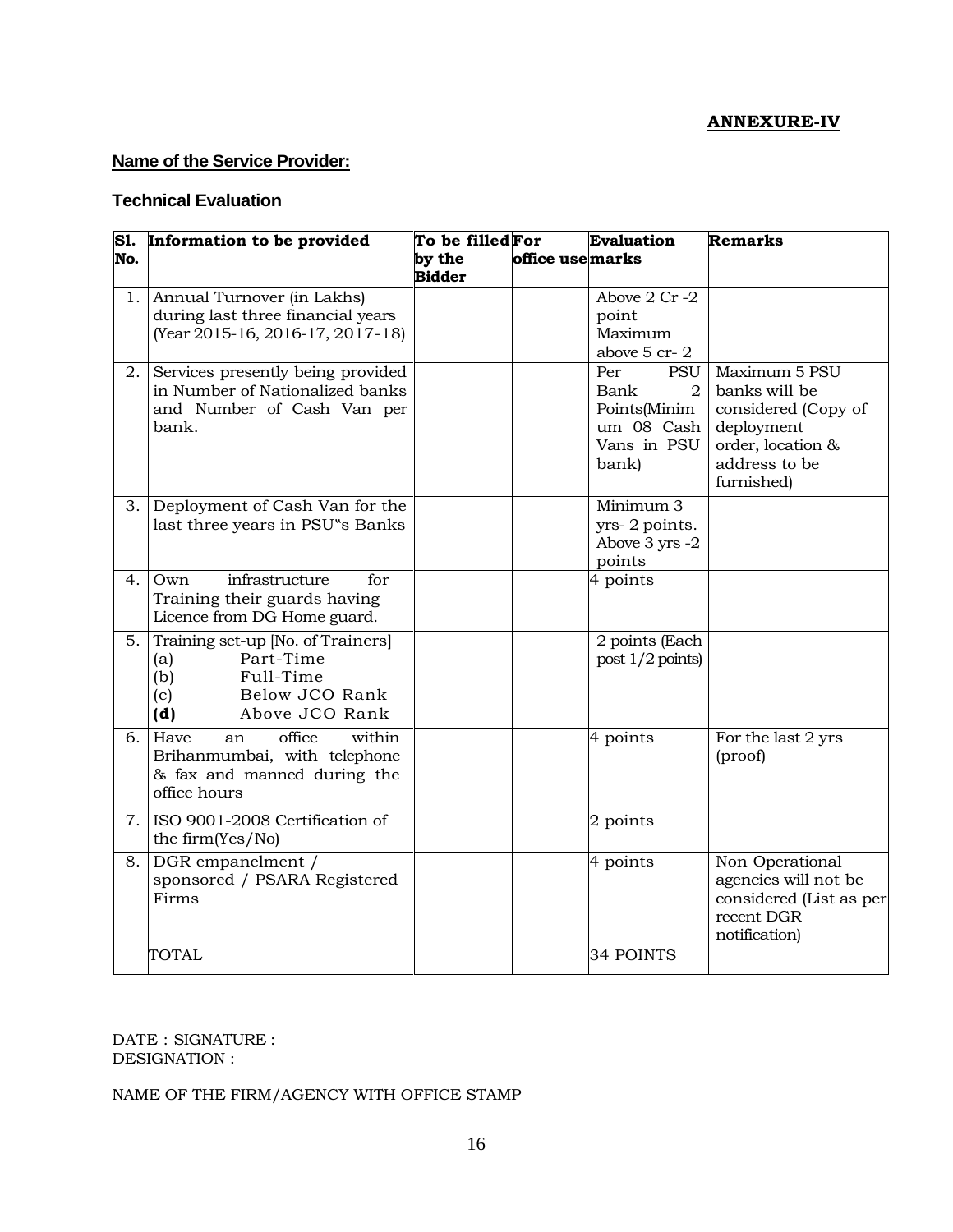**Note: Photocopies of all necessary documents (pertaining to technical evaluation/ Eligibility) duly self-attested must be enclosed and flagged for verification by the bank on the information provided.**

- 1. Minimum qualifying points should be 20 points and above.
- 2. Deduction of 2 points for unsatisfactory service for each year per reference site (Maximum three references) in the past in any PSB.
- 3. Service provider must qualify the parameters as given in para three above i.e. ELIGIBILITY CRITERIA FOR SHORT-LISTING

## **The Performance of the service provider will be evaluated by the Committee.**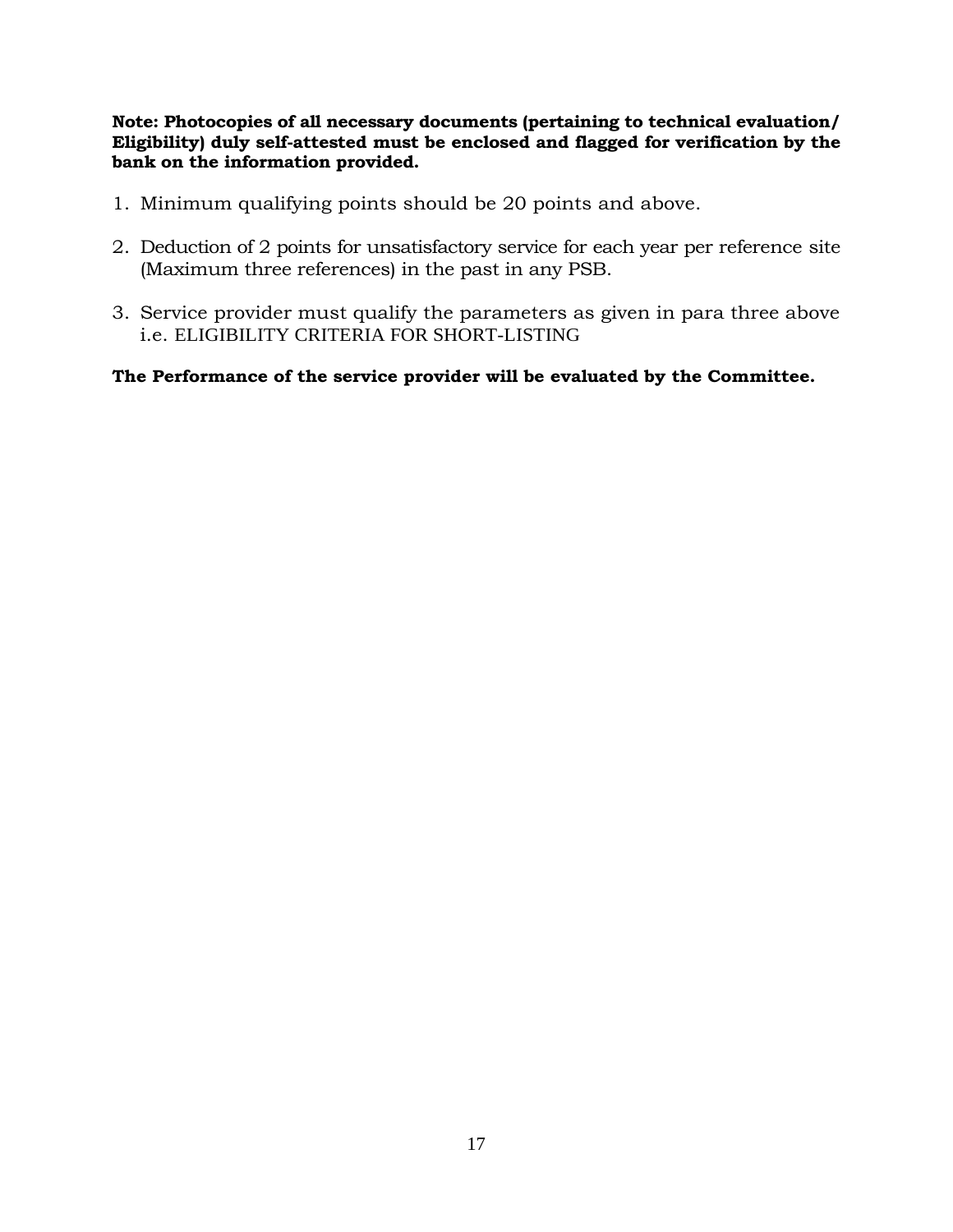# **Annexure-V**

## **Reference Site Details**

| Address of the Company<br>Name, designation of contact<br>person with telephone no. and E-<br>mail ID | Name:                                                                                     |
|-------------------------------------------------------------------------------------------------------|-------------------------------------------------------------------------------------------|
|                                                                                                       |                                                                                           |
|                                                                                                       | Designation: Landline No.: Cell No.:                                                      |
|                                                                                                       | E-mail ID:                                                                                |
| Details of cash vans services<br>supplied in last one year<br>(Ref.no, date of order and quantity     |                                                                                           |
| Name of the Company                                                                                   |                                                                                           |
| Address of the Company                                                                                |                                                                                           |
| Name, designation of contact<br>person with telephone no. and E-<br>mail ID                           | Name:<br>Designation: Landline No.: Cell No. :                                            |
|                                                                                                       | $F$ -mail ID:                                                                             |
| supplied in last one year<br>(Ref.no, date of order and quantity<br>with photo copy of orders)        |                                                                                           |
| Name of the Company                                                                                   |                                                                                           |
| Address of the Company                                                                                |                                                                                           |
| Name, designation of contact<br>person with telephone no. and E-<br>mail ID                           | Name:<br>Designation: Landline No.: Cell No. :                                            |
|                                                                                                       | E-mail ID:                                                                                |
| Details of cash vans services<br>supplied in last one year<br>(Ref.no, date of order and quantity     |                                                                                           |
|                                                                                                       | with photo copy of orders)<br>Details of cash vans services<br>with photo copy of orders) |

**AUTHORISED SIGNATORY**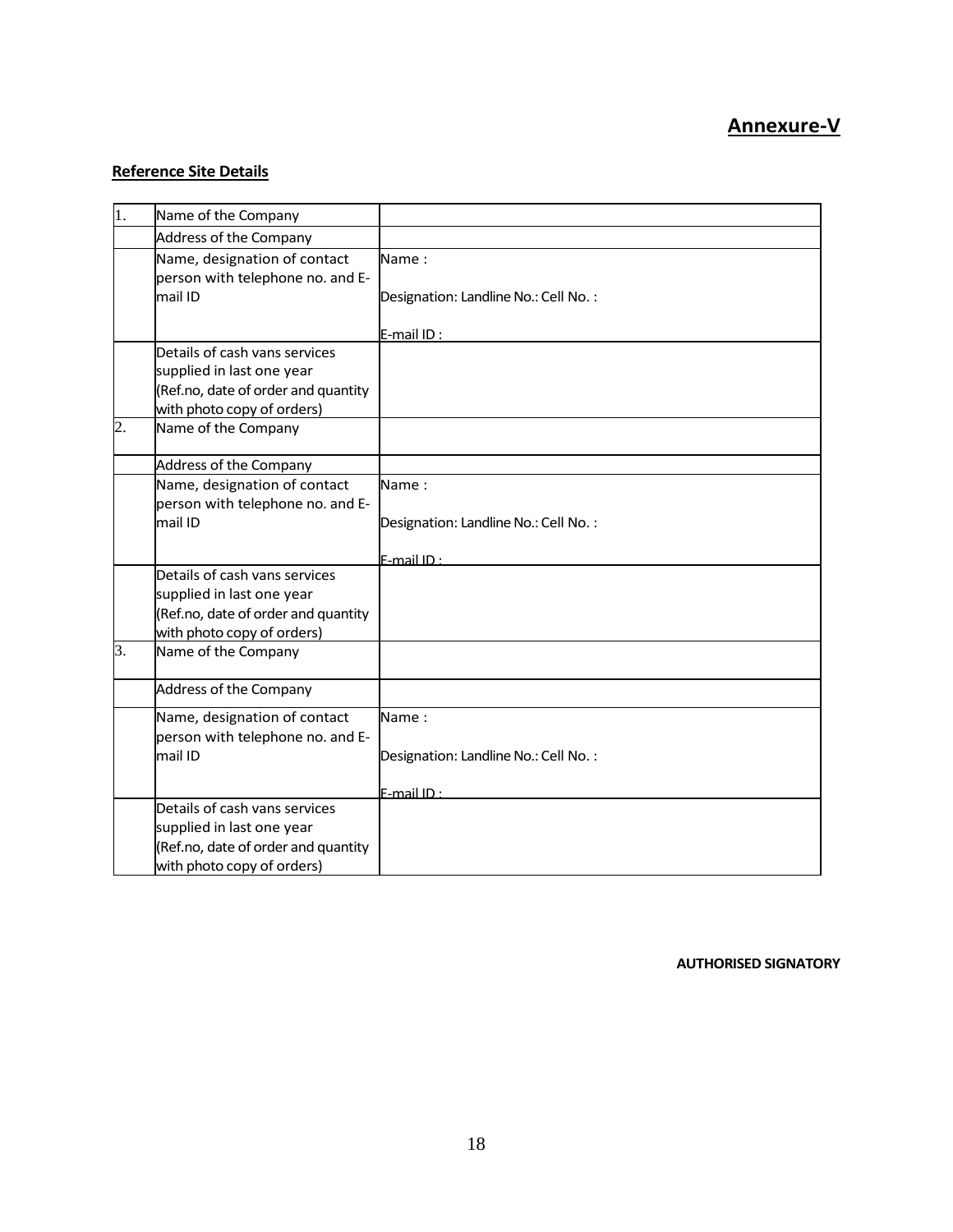#### **Annexure-VI**

#### **MANDATORY QUALITATIVE REQUIREMENT OF THE SERVICE PROVIDER (Proof of the same is to be enclosed in Technical bid)**

- 1. The service provider / Agency should be in the field of outsourcing of cash vans to Nationalized Banks for not less than two years.
- 2. The certificate of efficiency and services etc from the banks where these cash vans are engaged must be submitted.
- 3. The service provider / Agency should have their own local office in. The company should have effective machinery for supervision to exercising better command and control over their staff, service engineers and technicians.
- 4. The service provider should be ISO 9001:2008 compliant.
- 5. The Agency/service provider must be registered under Goods & Services Tax, Provident Fund Act, ESI Act and Shops and Establishment Acts also. Copy of registration papers along with code number allotted to the agency / company should be furnished.
- **6.** The Agency/service provider should have annual turnover of Rs 02 cr. in supply/services of Cash Vans. **Copy of balance sheet and profit and loss account for three years should be submitted.**
- 7. The Agency/service provider should have running contracts at least in 03 nationalized Banks during the last two years.
- 8. The Agency/service provider must have an effective infrastructure and adequate resources for training, Research & development.
- 9. The Agency/service provider should have streamlined procedure for the verification of antecedents of their crew/staff from the civil / police authorities.

## **DECLARATION**

- a.  $I /$  We have read the instructions appended to the proforma and information given in annexure-I and I / We understand that if any false information is detected at a later date, any future contract made between ourselves and Bank of Maharashtra, on the basis of the information given by me / us can be treated as invalid by the Bank and I / We will be solely responsible for the consequences.
- b. I / We agree that the decision of Bank of Maharashtra in selection of Service providers will be final and binding to me / us.
- c. We Are ISO-900 1:2008 and registered/approved by the Govt. i.e PSARA / DGR registered agency. (Enclose copied of the same).
- d. Undertake to submit Police verification of all the staff.
- e. Declare, the armed guards will possess valid gun licenses. The drivers of the vehicle will possess valid driving licenses.
- f. Will provide a new / perfectly road worthy cash van / vehicle with good communication system for the cash van. The vehicles will be fitted with GPS system and the monitoring will be done on a continuous basis. Monthly report/print out/backup of the same would be submitted on demand.
- g. Will fully indemnify the bank against any loss to the tune of maximum Rs 03 Cr. and accordingly submit the copy of the policy.
- h. Statutory norms like Minimum wages act; work man compensation act, EPF, ESIC & Third party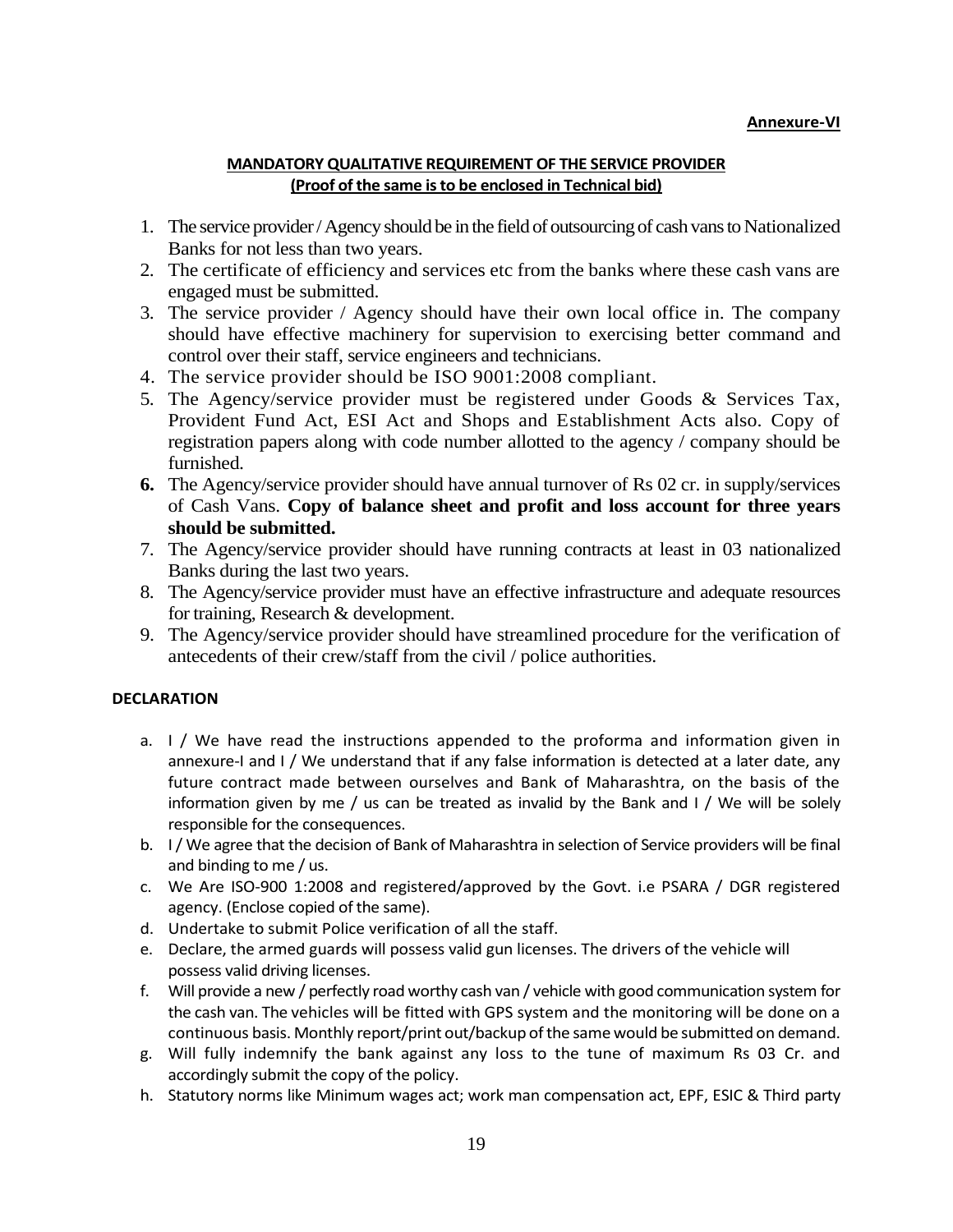insurance and insurance cover for the staff and property will be undertaken. Any other requirement made mandatory by the Bank/Govt. machinery will comply. A monthly certificate on compliance on the above will be provided along with the monthly bills.

- i. The staff will undergo periodic training and a certificate of the same will be submitted to the bank.
- j. Mental and physical fitness of the staff will be got certified by a Bank approved/Govt. doctor/Civil Surgeon.
- k. The cash van provided will be mechanically fit for cash van duty. And reputed garages for regular vehicle maintenance will be tied up.
- l. The modifications of the cash vans will be in line with the specification laid down as per Bank's guidelines.
- m. We agree to provide the following staff per cash van:
	- i. **Armed guards**–Two ii. **Driver –**One iii. **Cash Peon/ Loader** one
- n. The vehicle will have all mandatory security equipment fittings such as alarm system, fire extinguishers, CCTV, GPS etc.
- o. The cash van will have RTO passing and valid registration for commercial activity.
- p. All the laws applicable to Union, State and local laws, ordinance, regulations and codes will be complied.
- q. All the information furnished by me hereunder is correct to the best of my knowledge and belief.
- r. I / We agree that I / We have no objection if enquiries are made about the work listed by me / us in the accompanying sheets.
- s. I / We understand that the quantity of cash vans is approximate only and it may decrease or increase from the requirement quoted.
- t. Back up cash van will be provided within 2hrs in case the cash van develops any mechanical fault.

#### **SIGNATURE:**

| <b>NAME &amp; DESIGNATION:</b>          | <b>PLACE:</b> |
|-----------------------------------------|---------------|
| SEAL OF THE SERVICE PROVIDER / COMPANY: | DATE:         |

**Annexure-VII**

#### **SPECIFICATONS OF CASH VANS**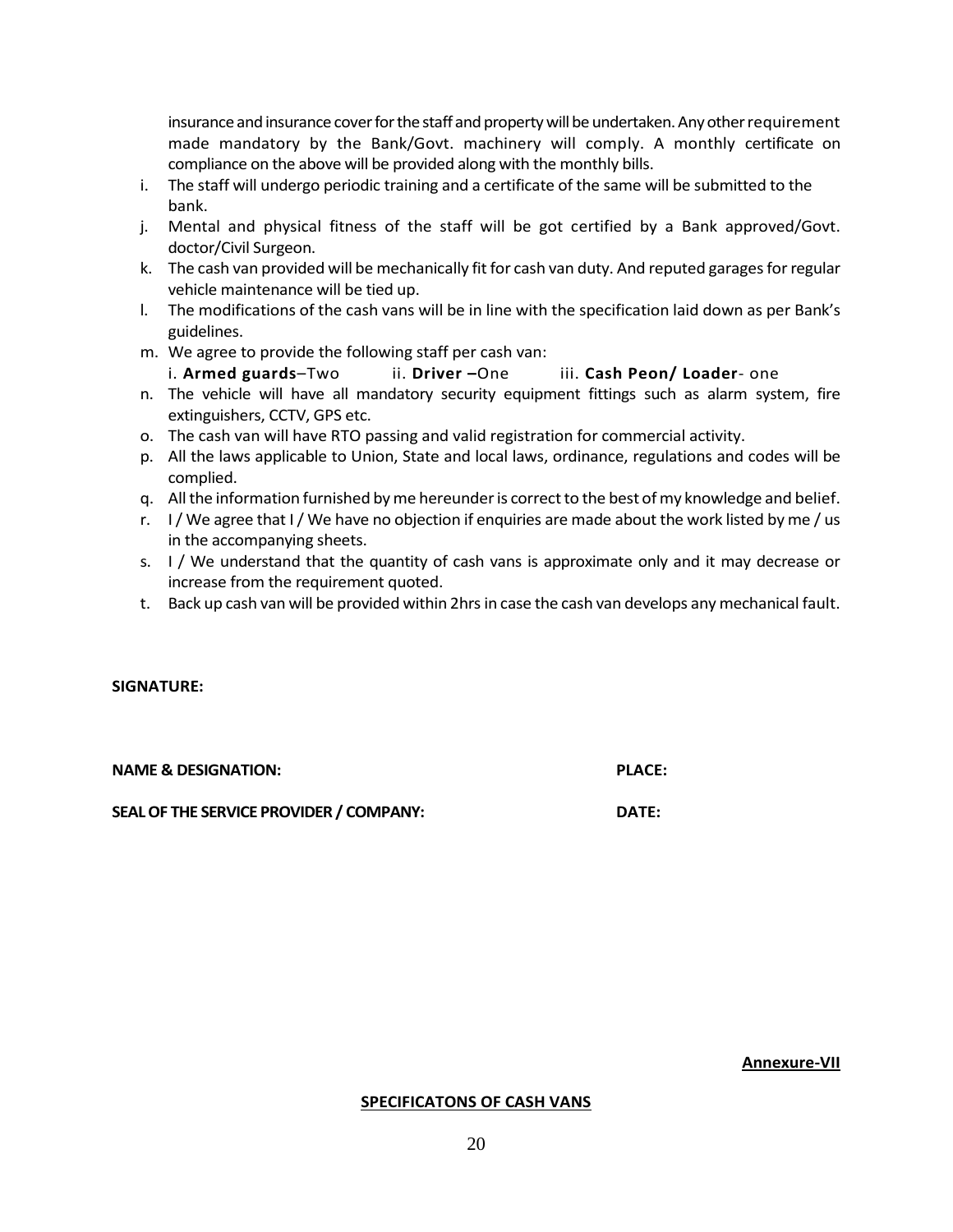#### **[Mahindra Maxi Truck / Bolero type of Vehicle / JEEP]**

- 1. Structure 1.6 mm CRCA sheets
- 2. Paneling 1.0 mm CRCA sheets
- 3. D o o r s Four doors on sides with winding glasses. Rear door with fixed glass of size 12" x 9"
- 4. Cash Compartment- Full partition behind second seat with lower half fully closed and 1 "x1" mesh for upper half. Aluminum chequered plate for flooring. MS sheet for interior sides and roof, collapsible gate at rear door with locking hooks at two places. 2 X chains with locking hooks for chaining the cash containers to body of the vehicle.
- 5. E l e c t r i c a l 2 X Fog lights 2 X Halogen high power Headlamps
- 6. D i m e n s i o n s- As per drawing attached [On extended chassis]Cabin clear height 53"
- 7. Guards on duty should be able to have clear field of fire and handle the gun conveniently.
- 8. E q u i p m e n t

a] Alarm System with three distress switches at co-driver, seat behind the driver and cash compartment. One magnetic door switch and one motorized siren.

b] One DCP 2 kg. Fire extinguisher

- 9. S  $p$  a r e t  $y$  r e to be mounted on roof on separate bracket.
- 10. Mesh covers-1" x 1" wire mesh removable covers for front wind shield glass and rear fixed glass.

**Annexure-VIII**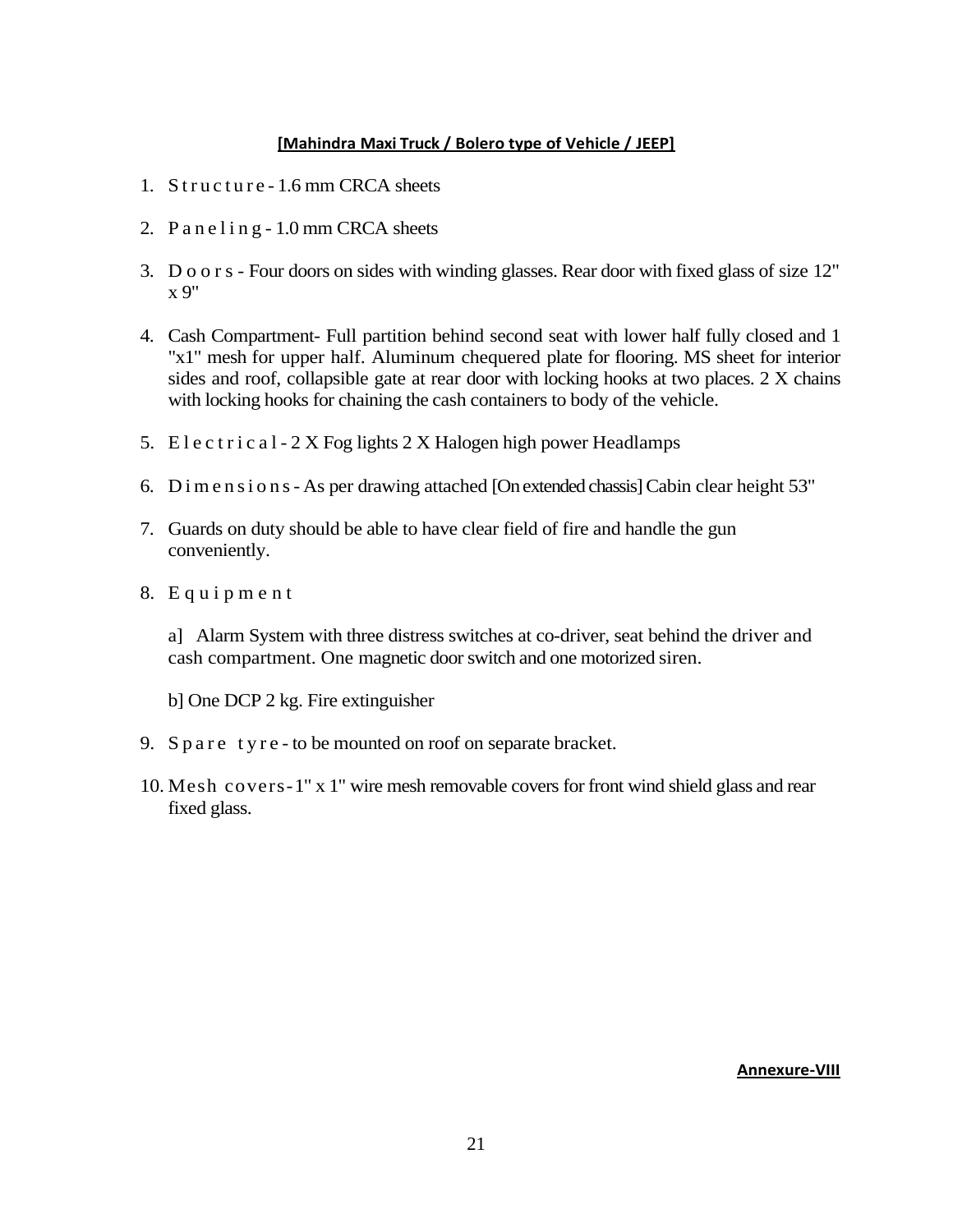## **AGREEMENT OF CONTRACT FOR CASH VAN SERVICES AT BANK OF MAHARASHTRA,**

Address: Currency Chest Bank Of Maharashtra, Wagle Industrial Estate Thane-400604.

This Agreement is entered on the \_\_\_\_\_\_\_ day of \_\_\_\_\_\_\_\_\_\_\_\_\_\_\_\_\_\_\_\_\_\_\_\_\_\_\_\_\_\_\_\_\_ **BETWEEN Bank of Maharashtra,** a Bank constituted under the Banking Companies (Acquisition & Transfer of Undertakings) Act, 1970, having its Head Office at 'Lokmangal" 1501, Shivaji Nagar, Pune-411005 and having one of the **Currency Chest amongst others at……………………, Mumbai** (hereinafter referred to as BANK/First Party") which expression unless repugnant to the context or meaning thereof shall include its Successors and assigns of the First Part.

### **And**

**M/s M/s** as the SERVICE stead. Office at the stead of the SERVICE PROVIDER which expression shall, wherever the context so permits, mean and include its successors and assigns) of the second party.

## WHEREAS

a) The bank is engaged in the business of banking and is desirous of strengthening its cash remittance services between its various Branch Offices, Currency Chests as well as its clients.

b) The Service Provider (Cash Van) is engaged and experienced in the business of assisting banks and others in such cash remittance and wishes to offer its services to the bank.

## **IT IS NOW AGREED BETWEEN THE PARTIES HERETO AS Follows:-**

## 1. **Period of the Agreement**

This agreement shall come into effect from………..2018 and continue to be in force for a period of 36 months up to and inclusive of, ……………….2021 or its sooner determination in terms hereof with year to year review and enhancement after taking into account of fuel, wages, taxes etc. escalation.

## 2. **The Services**

The SERVICE PROVIDER agrees to provide to the Bank its customized Cash Vans (CCVs) with drivers and loaders in each of the cash van for cash remittance as may be requested and authorized by the Bank to SERVICE PROVIDER from time to time in the manner and on the terms and conditions hereinafter set out and the Bank agrees, on the basis of the representations and undertakings made by the SERVICE PROVIDER as stated hereinafter, to avail the service from the SERVICE PROVIDER. The services of cash vans will be provided for 8 hours daily subject to maximum 210 hrs per month. The kilometer / mileage per vehicle will be 2500 kms per month on cumulative basis and on daily basis 80 Kms. Services provided in excess of these limits will be charged extra as per rates agreed between the Bank and SERVICE PROVIDER.

## 3. **The Service Provider's representations, Undertakings and Covenants**: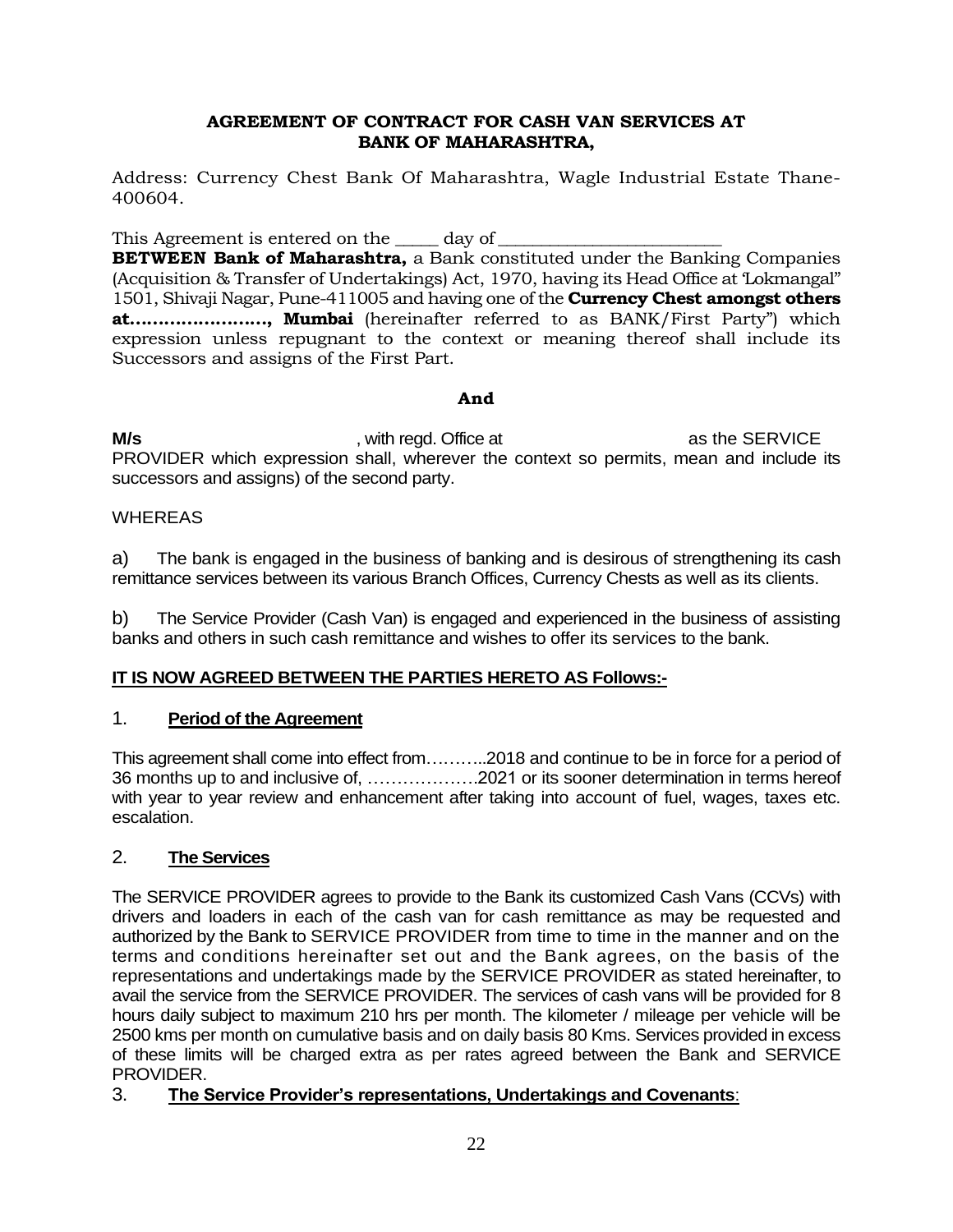3.1 The SERVICE PROVIDER represents that it will comply with all legal requirements and obtains such licenses, approvals and consents, if any, prescribed/required under any law/rules/regulations, and keep them valid.

3.2 The SERVICE PROVIDER represents that it is adequately equipped, in terms of infrastructure, manpower and expertise to provide the Services and undertakes to provide the services all the time during the period of this agreement.

3.3 The SERVICE PROVIDER agrees that the personnel including its Owner(s), director(s), partner(s), employee(s) engaged by the SERVICE PROVIDER in relation to the Service will be the sole responsibility of the SERVICE PROVIDER as to their costs and consequences arising out their engagement or conduct. It is understood that the Bank shall not be liable to pay any remuneration or compensation to the SERVICE PROVIDER or any of the personnel (including its owner(s), director(s), partner(s), employee(s) and any representatives) engaged by the SERVICE PROVIDER in relation to the service expect the fee payable to the SERVICE PROVIDER.

## 3.4 **The SERVICE PROVIDER shall ensure that:-**

- (i) The CCVs shall be placed at the time and place appointed by the First Party fully equipped and fit to perform duties. Timings and place will be laid down in the approval letter.
- (ii) The driver of the CCVs and the loaders will be properly verified by the local police. They should carry tamper proof photo identity cards issued by the SERVICE PROVIDER and wear prescribed uniform. A copy of the police verification report will be provided to the bank in respect of all drivers and loaders provided by the SERVICE PROVIDER. It will be the responsibility of the SERVICE PROVIDER to ensure that the drivers follow all the rules and regulations laid down by the RTO authorities.
- (iii) At no point of time during the prescribed duty Hours, drivers and loaders will leave their place of duty, The SERVICE PROVIDER shall arrange to send a relief/substitute who shall also be a person duly verified by the police.
- (iv) The SERVICE PROVIDER shall provide a "Checking Register" with each CCV site for the purpose of checking carried out by the SERVICE PROVIDER and First Party authorities.

## 3.5 **The SERVICE PROVIDER shall undertake as under:**

- I. Maintain up-to-date record of all drivers/loaders as per Shop & Establishment Act and will discharge all obligations under various labour laws viz EPF Act, ESI Act, Gratuity, Bonus Act, Workmen's Compensation Act, Contract labour (Regulation & Abolition Act) etc. or under any other State/ Union Legislation in respect of drivers/loaders engaged by the SERVICE PROVIDER.
- II. Take full responsibility of all acts of commission and / or omission by their drivers / loaders or any injury or mishap caused during the course of transport or during rendering the services and will meet all liabilities arising out of such situations.
- III. Change the driver/loader immediately on instructions from the First Party if the performance of a particular driver/loader is not a cceptable or found physically/medically unfit and decision of the First Party shall be final in this regard.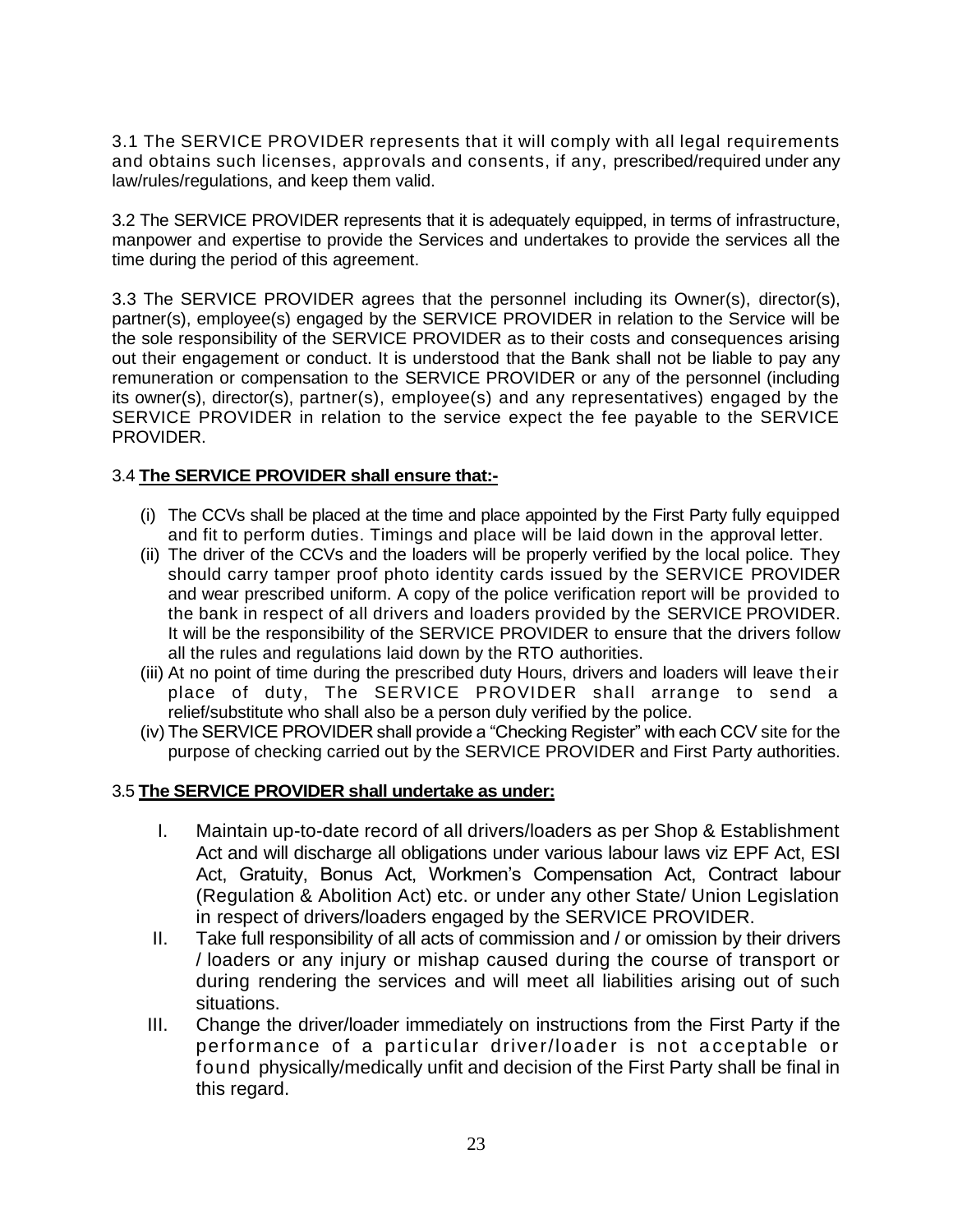- IV. **Be absolutely responsible for the payment of Salary, all other statutory obligations for drivers/guards (or their dependents), on account of salary/wages, bonus, arrears, employment/termination benefit, compensation or other claim whatsoever under Workmen's Compensation Act or any other law and the First Party has no connection in relation to such matters.**
- V. In case of any mishap/ injury sustained by the Driver/loader of whatsoever nature (minor/major/fatal including death during the course of their duty) the responsibility of granting compensation, if any, on that count will be that of the SERVICE PROVIDER and not of the First Party.
- VI. If for any reason, compensations, costs, etc, are Paid by the first party, the same shall be reimbursed by the SERVICE PROVIDER to First Party without any demur, with interest at the rate as applicable for clean advances.
- VII. In the event of theft, robbery, dacoit or pilferage of the First Party's property or materials, the SERVICE PROVIDER shall actively assist the First Party for the investigation of the case and if negligence/ collusion of drivers/loaders are established, such loss due to theft etc is to be made good by the SERVICE PROVIDER. SERVICE PROVIDER agrees to indemnify such loss, irrespective of the fact that such risk might have been insured.
- VIII. Furnish the names and permanent and local Addresses of the drivers and loaders being posted for the above purpose from time to time along with their latest photographs, thumb impression and signatures.
	- IX. Furnish the proof of having paid the wages, Provident fund contributions and other legal liabilities to the driver(s) and loader(s) engaged by them, within one week of the disbursement of wages to them.
	- X. If proof is not tendered, the First Party may not reimburse the payment due to the SERVICE PROVIDER.

## 4. **CCV provided by the SERVICE PROVIDER should meet the following criteria:**

4.1 Comprehensive insurance/Third Party Insurance of CCV against risk must be available. Vehicle must be roadworthy.

4.2 It should be Brand New / perfectly road worthy / mechanically fit vehicle, Jeep Chassis on the date of commencement / renewal of the agreement.

4.3 Adequate space for keeping currency boxes and seating arrangements in middle section of one guard and cash crew of the Bank and with one guard with weapons to sit in the codriver seat on the front side (Vehicles will re-modified as per suitable designed given by the Bank).

4.4 Vehicle should contain adequate fuel and be available at minimum notice as per timings laid down by the bank.

4.5 All glass panes and windscreen should be covered with iron grill or wire mesh with portholes to accommodate the barrel of the gun enabling it to be used conveniently.

4.6 All doors should have double locks i.e. one from inside and other from outside.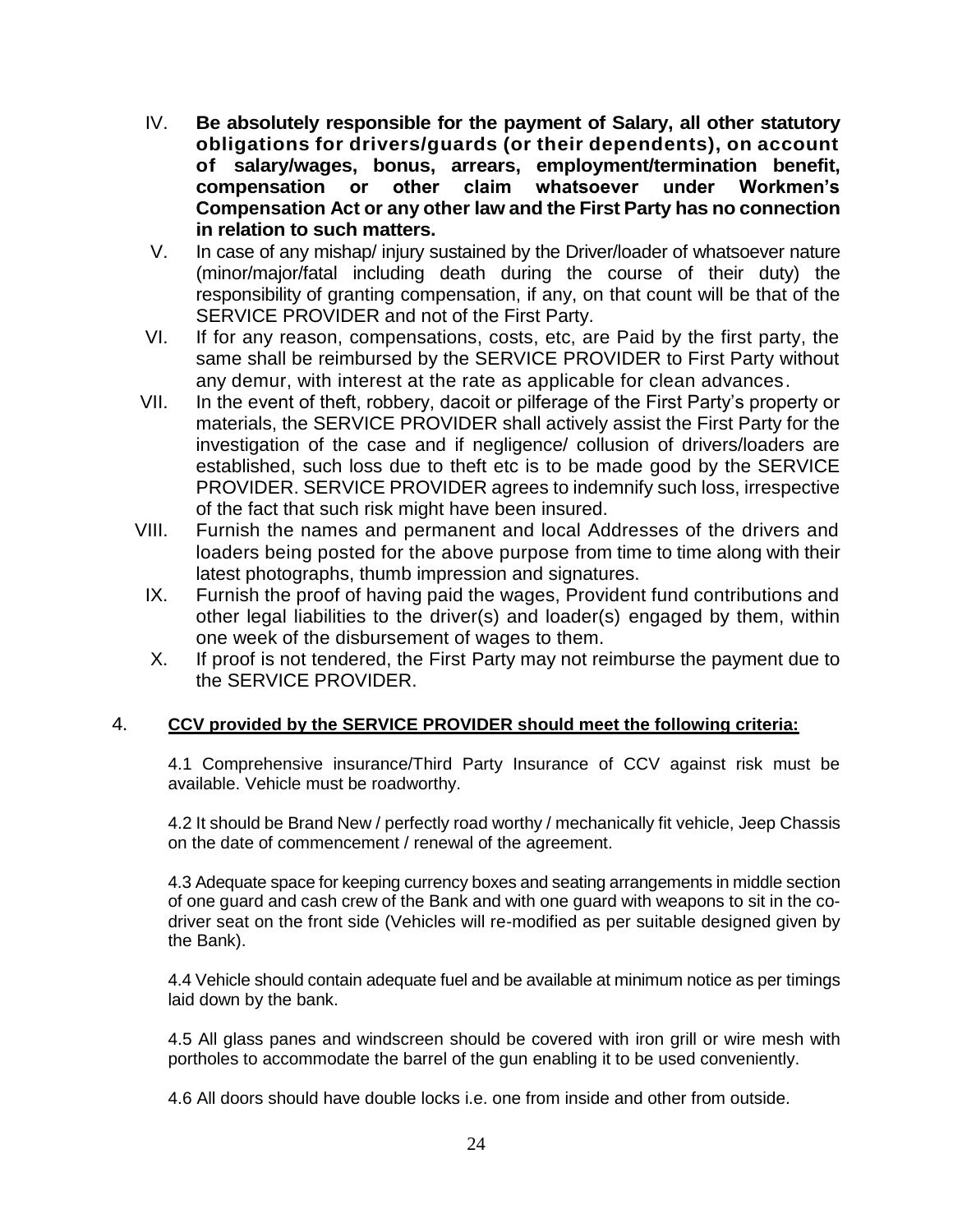4.7 Alarm system with siren should be fitted with activation points for the guard, driver and rear cabin.

4.8 It should have adequate arrangements of chaining of cash boxes to the body of the vehicle.

4.9 Cash van should have a fire extinguisher and a first aid box.

4.10 Cash Van should be provided with a functional cellular/mobile phone and connected to Mobile tracking system/GPS

4.11 CCV should have a secure partition between cash crew cabin and cash box area with dual locking arrangement.

4.12 CCV should have adequate portholes for observation and use of weapons by guards.

4.13 CCV should have anti-theft/ burglary central locking system for side and rear doors.

4.14 Easy maneuverability in narrow lanes and congested areas, where applicable.

4.15 Should conform to local laws stipulated by transport department and other government bodies as well as pollution norms.

4.16 CCV should be fitted with GPS monitoring systems and CCTV cameras for cash boxes area.

4.17 Back up cash van will be provided within 2hrs in case the cash van develops any mechanical fault.

## 5. **Relationship**

It is agreed and understood by the parties that neither the SERVICE PROVIDER nor any of the personnel engaged by the SERVICE PROVIDER for the purpose of the service (including its owner(s), director(s), partner(s), employee(s) and representative(s) shall have employee employer relationship with the bank.

## 6. **The Service Provider's Indemnity and Assurance**

6.1 The SERVICE PROVIDER hereby expressly agrees to indemnify the Bank and keep the Bank indemnified against all loss, liability or obligation arising out of its conduct or that of any of the personnel (including its owner(s), director(s), employee(s) and representative(s) in connection with service and this agreement.

- 6.2 The SERVICE PROVIDER shall take and service the policy of Fidelity insurance in respect of cash in transit and crew to the tune of Rs 03 crore.
- 6.3 Provide a comprehensive 3rd party insurance for CCV at its own cost and furnish a copy to the bank.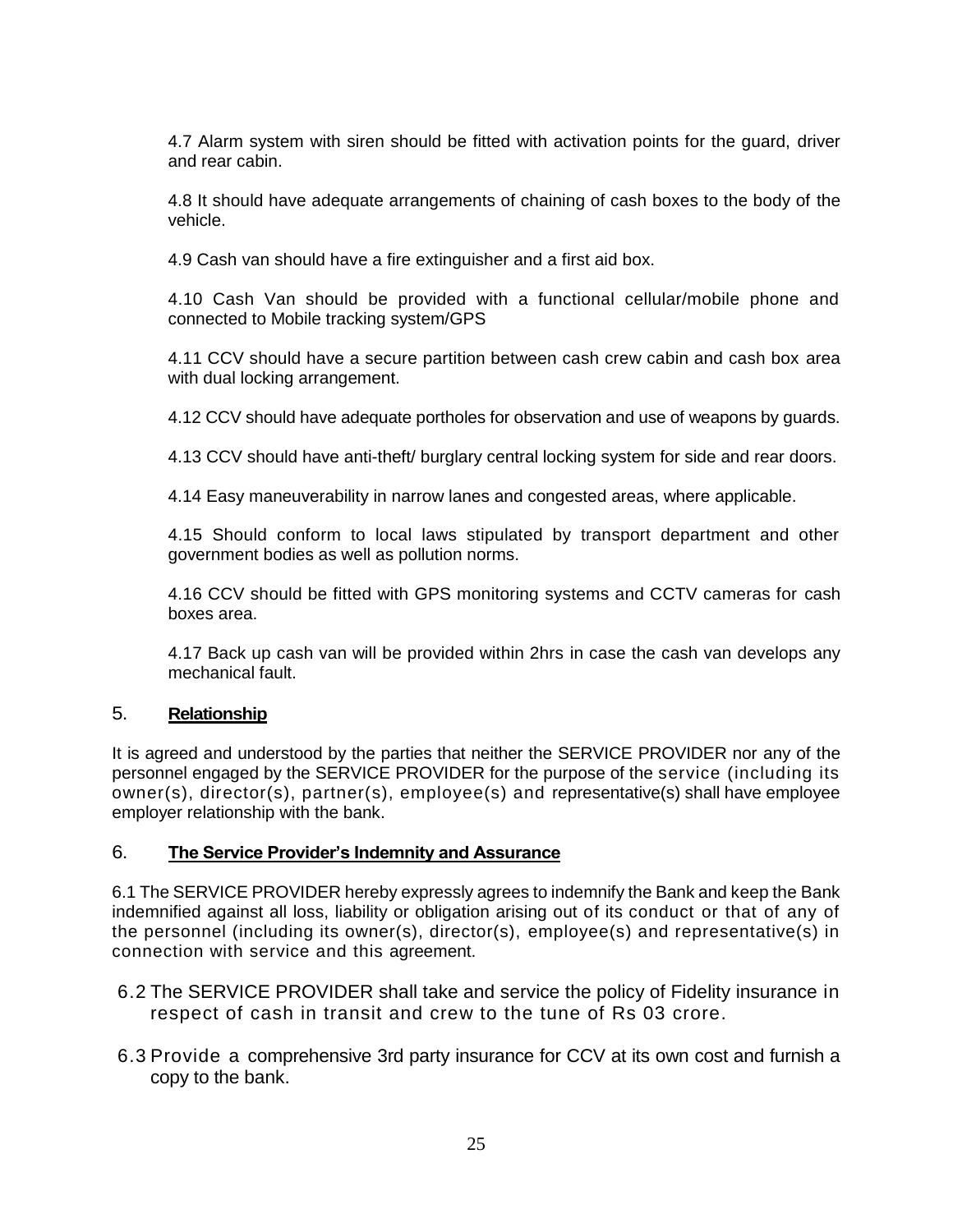7. In case on any day/during any period of the agreement the SERVICE PROVIDER fails to provide CCV or the guard, the Bank will remit the cash under own arrangements, and double the pro rata charges will be debited from Service Provider's bill every month.

## 8. **The Bank's Covenants**

8.1 The Bank shall in consideration of the services, Pay to the SERVICE PROVIDER charges indicated in para 8.2 and the following: (Also see Note at the end)

- (i) Type of Vehicle Mahindra Maxi Truck/Bolero
- (ii) Number of vehicles -
- (iii) Meterage to be covered per month 2500 Kms. Per vehicle
- (iv)Staff to be provided Driver with two armed guards and one loader.

8.2 Charges to be paid would be Rs /- ………. per month up to 2500 Kms duty per month per vehicle. Additional charges for duty hours will be @ Rs. /- per km on monthly cumulative basis. Additional charges for duty hours beyond 210 hrs would be @ Rs. /- per head (Driver / Loader) per hour, Goods & Service Tax as applicable will be paid extra. Rate for night halt outside nodal station shall be @ Rs. /- per night extra.

8.3 The charges payable are all inclusive and no other expense would be reimbursed to the SERVICE PROVIDER. Rates include all other taxes, levies, cell phone charges, fuel charges, insurance premium/salaries/wages etc to be paid to the Govt. or any other bodies' drivers or guards provided with CCV.

8.4 The Bank shall not be liable to pay to the SERVICE PROVIDER any amount (whether by the way of compensation, remuneration, reimbursement or otherwise), other than the fees as mentioned in para 8.2 above, in relation to the service provided by PAS.

8.5 The distance will be calculated from Nodal Branch Office/ Currency Chest or the Initial Reporting Point to place of work only, Distance covered from SERVICE PROVIDER's depot or overnight parking place to the Initial reporting point will not be included. Similarly, if meter gage sent for repairs etc. or any other work not assigned by the Controlling/Designated Officer of the Bank will be EXCLUDED. A proper logbook will be maintained for each CCV. Each page will be initialed by the driver of the SERVICE PROVIDER and designated officer of CC / BO Daily. Monthly summary will be signed by the Branch Incumbent and Authorized Officer of the SERVICE PROVIDER and presented to the Paying authority along with the Monthly Bill.

8.6 No extra meterage or additional working hours (i.e. beyond 210 hrs.per month) is permitted except with the prior and written sanction of the Branch Incumbent, delays on account of breakdowns due to external events such as accidents, road blocks, unusual traffic jams or work assigned by the vendor will be EXCLUDED while working out the total hours done. Time of reporting and time of dispersal will be recorded daily and initiated by the Designated Official of the CC / BO for cash remittance.

8.7 Payment will be made by the Bank within 7 working days of the presentation of the Bill. There will be no enhancement in rates/charges during the validity period of the present agreement. No other charges shall be payable to the SERVICE PROVIDER, except the agreed amount.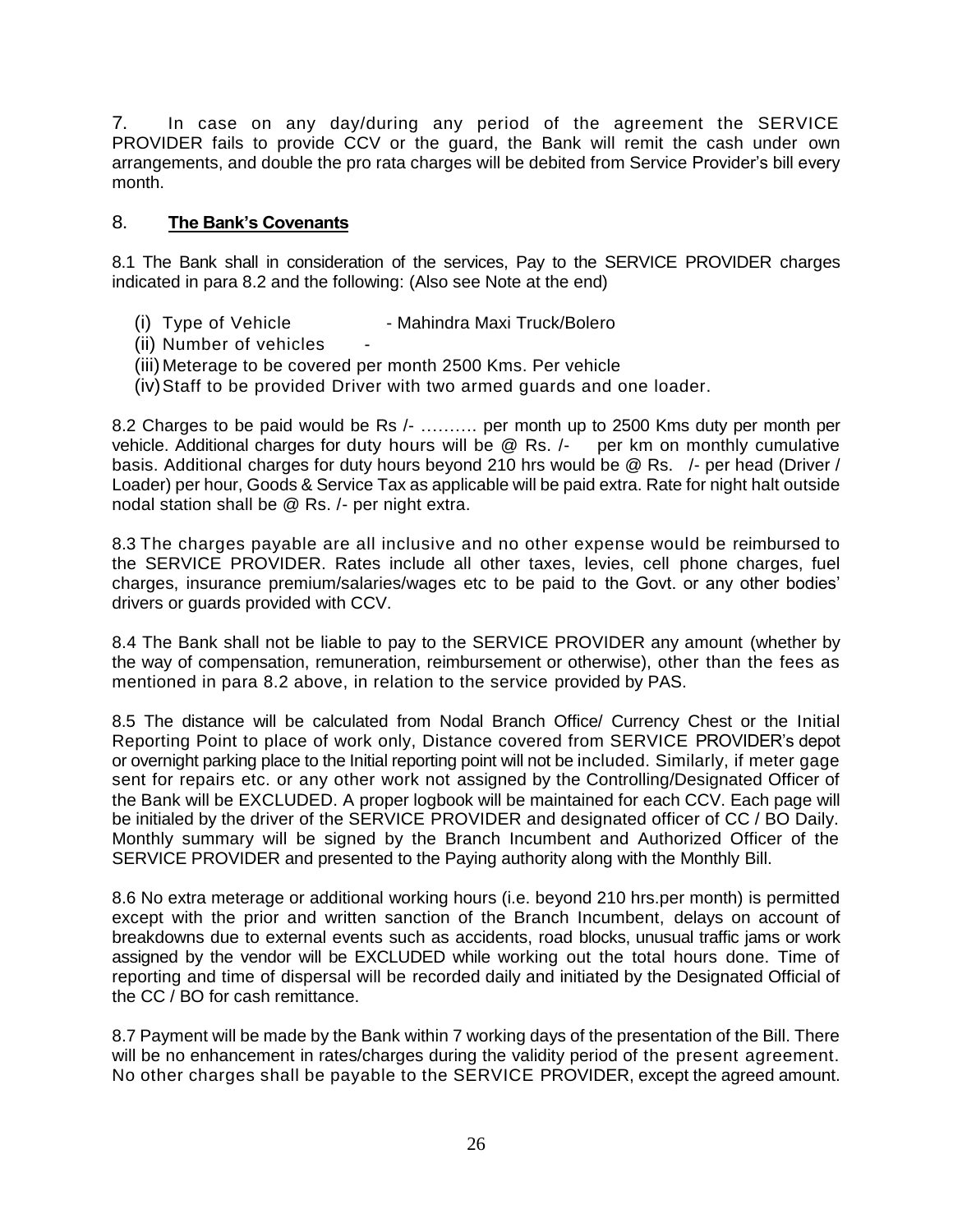## 9. **Rate Renewal**

Rate per cash van shall be increased @ 10% per year in case the contract is renewed by the first party after the expiry of the initial period of 03 years.

## 10. **Non Exclusive Agreement**

It is expressly agreed and understood between the parties hereto that this agreement is on non exclusive basis and the SERVICE PROVIDER does not have any exclusive right to provide the said services set out herein to the Bank and that the Bank is free to engage as many companies/firms, whether similar or otherwise, to provide such services and enter into agreements with any other person, Firm, Company, Organization, as may be deemed fit by the Bank. The SERVICE PROVIDER shall also be at liberty to secure assignment from any other body Corporate of Bank.

## 11. **Publicity**

The SERVICE PROVIDER, its employees, representatives etc shall not use the name, trademark and/or logo of the bank in any sales or marketing publication or advertisement or in any other manner.

## 12. **Miscellaneous**

12.1 The Bank may amend this agreement by giving a notice of one month of such amendment to the SERVICE PROVIDER, on the address first stated above.

12.2 The Bank shall have a right to terminate this agreement any time without assigning any reason whatsoever. On such termination, the First Party will have right to get service from other Agencies or make such alternate arrangements, as it deem fit without any let or hindrance and if termination is caused due to any default or nonperformance or unsatisfactory performance of SERVICE PROVIDER, SERVICE PROVIDER shall be liable to pay damage being the extra cost to be incurred by the First Party. SERVICE PROVIDER shall reimburse the amount claimed by the First Party immediately after demand.

12.3 This agreement shall stand terminated in the event of:

- i) Any of the SERVICE PROVIDER representation and undertakings being or becoming incorrect or untrue.
- ii) Breach by the SERVICE PROVIDER to observe any of the terms and conditions contained herein or under any of the letters of request and authorization issued by the Bank in pursuance hereof or under any other agreement entered by the SERVICE PROVIDER of any of its personnel (including its owner(s), director(s), partner(s), employee(s) and representative(s) and
- iii) Insolvency or bankruptcy of the SERVICE PROVIDER or any of its personnel (including its owner(s), director(s), partner(s), employee(s) and representative(s).

12.4 The SERVICE PROVIDER shall not assign the rights or obligations hereunder, unless permitted by the Bank.

12.5 The Bank may assign its rights and obligations hereunder in its sole discretion. IN WITNESS WHEREOF the parties hereto have executed these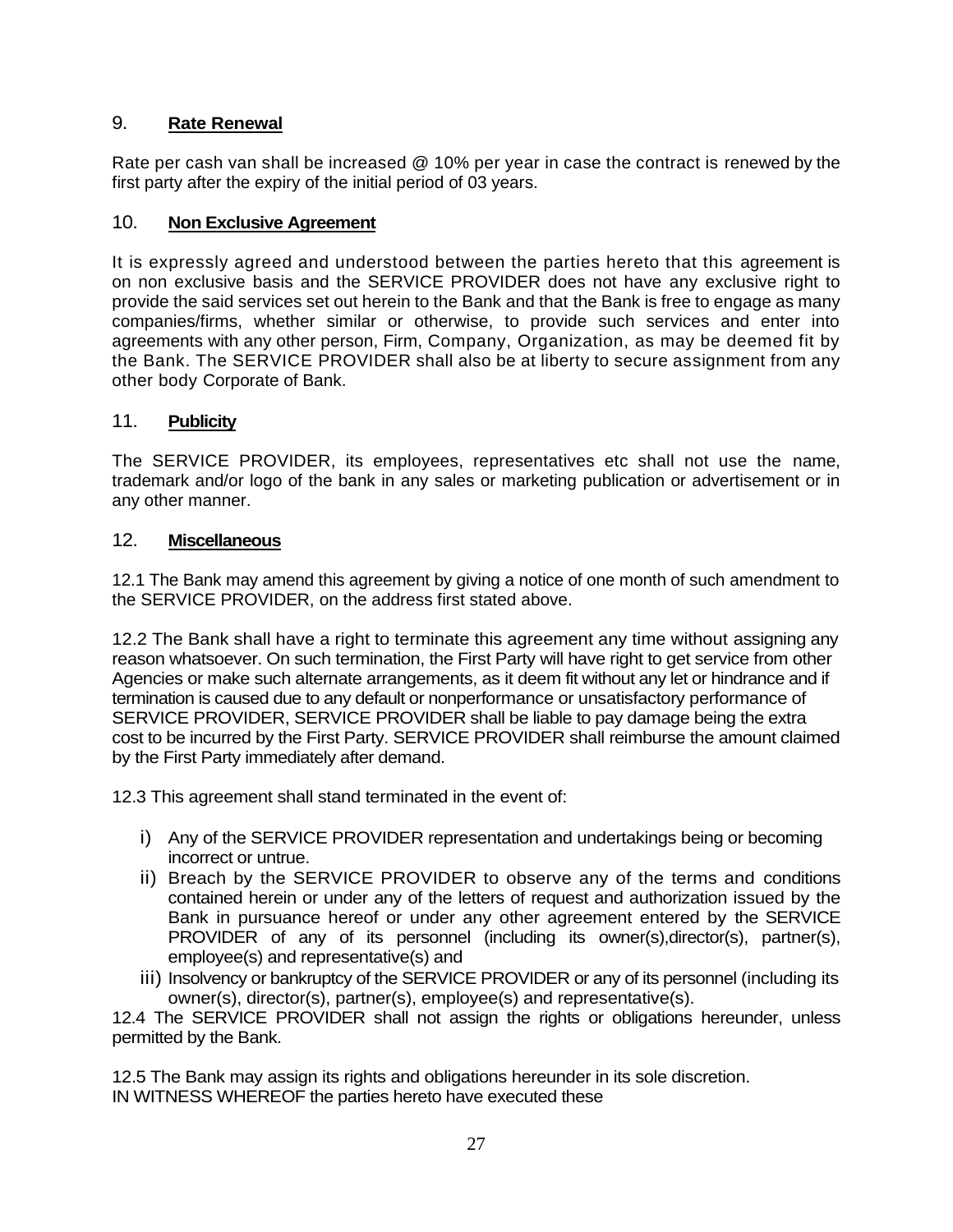Present the \_\_\_\_\_\_\_\_\_\_\_\_\_\_\_\_day \_\_\_\_\_\_\_\_\_ month and \_\_\_\_\_\_\_\_\_\_\_\_\_\_\_ year first Here in above written.

For the Bank For the SERVICE PROVIDER

on behalf of (FIRST PARTY) on behalf of M/s (SECOND PARTY)

**Annexure-IX**

**NON - DISCLOSURE AGREEMENT** This Confidentiality cum Non-disclosure Agreement is entered into at \_\_\_\_\_\_\_\_\_\_\_\_\_\_\_\_\_\_\_\_\_\_\_on this day \_\_\_\_\_\_\_\_\_\_of\_\_\_\_\_\_\_\_\_\_\_\_\_\_ year, between\_\_\_\_\_\_\_\_\_\_\_\_\_\_\_\_ (Insert Name of the Bidder) a company within the meaning of Companies Act, 1956, having its Registered Office at \_\_\_\_\_\_\_\_\_\_\_\_\_\_\_\_ (herein after called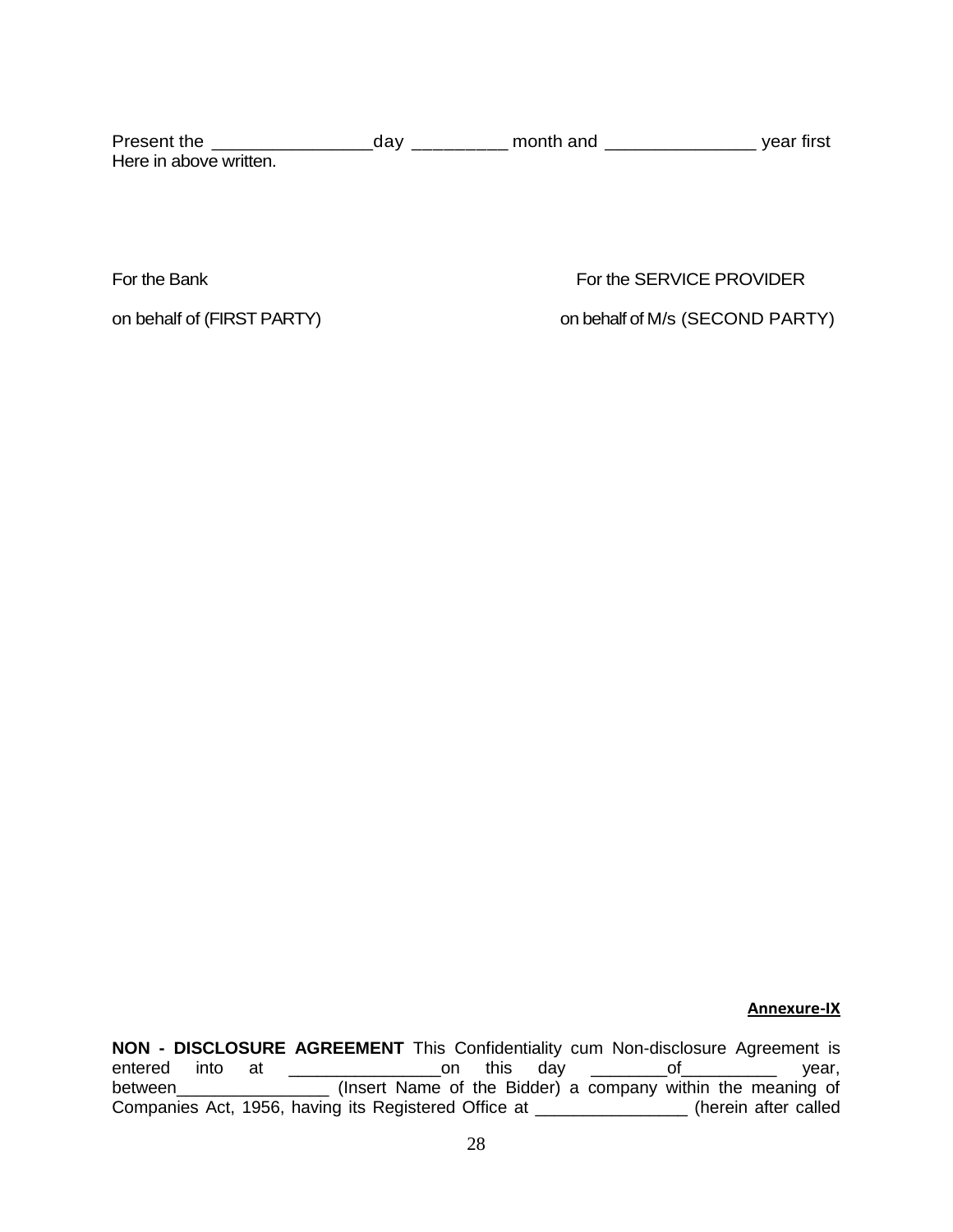"Bidder") and Bank of Maharashtra, a Body Corporate constituted under the Banking Companies (Acquisition & Transfer of Undertakings) Act, 1970 having its Head Office at 1501, "LOKMANGAL , Shivaji nagar, Pune – 411 005 (hereinafter referred to as 'BOM' or "Bank").

The Bidder and BOM would be having discussions and negotiations concerning the establishment during continuance of a business relationship between them as per Agreement dated\_\_\_\_\_\_\_\_\_\_ (hereinafter referred to as 'Agreement'). In the course of such discussions and negotiations, it is anticipated that either party may disclose or deliver to the other party certain of its trade secrets or confidential or proprietary information for the purpose of enabling the other party to evaluate the feasibility of such a business relationship. The parties have entered into this Agreement, in order to assure the confidentiality of such trade secrets and confidential and proprietary information in accordance with the terms of this Agreement. As used in this Agreement, the party disclosing Proprietary Information (as defined below) is referred to as the 'Disclosing Party' and will include its affiliates and subsidiaries, the party receiving such Proprietary Information is referred to as the 'Recipient', and will include its affiliates and subsidiaries.

Now this Agreement witnesseth:

1. **Proprietary Information**: As used in this Agreement, the term 'Proprietary Information' shall mean all trade secrets or confidential or Proprietary Information designated as such in writing by the Disclosing Party, whether by letter or by the use of an appropriate prominently placed Proprietary stamp or legend, prior to or at the time such trade secret or confidential or Proprietary Information is disclosed by the Disclosing Party to the Recipient. Notwithstanding the forgoing, information which is orally or visually disclosed to the recipient by the Disclosing Party or is disclosed in writing unaccompanied by a covering letter, proprietary stamp or legend, shall constitute proprietary information if the disclosing party, within 10 (ten) days after such disclosure, delivers to the Recipient a written document or documents describing such Proprietary Information and referencing the place and date of such oral, visual or written disclosure and the names of the employees or officers of the Recipient to whom such disclosure was made.

## 2. **Confidentiality**

a) Each party shall keep secret and treat in strictest confidence all confidential information it has received about the other party or its customers and will not use the confidential information otherwise than for the purpose of performing its obligations under this Agreement in accordance with its terms and so far as may be required for the proper exercise of the Parties' respective rights under this Agreement.

b) The term 'confidential information' shall include all written or oral information (including information received from third parties that the 'Disclosing Party' is obligated to treat as confidential) that is (i) clearly identified in writing at the time of disclosure as confidential and in case of oral or visual disclosure, or (ii) that a reasonable person at the time of disclosure reasonably would assume, under the circumstances, to be confidential. Confidential information shall also include, without limitation, software programs, technical data, methodologies, knowhow, processes, designs, new products, developmental work, marketing requirements, marketing plans, customer names, prospective customer names, customer information and business information of the 'Disclosing Party'.

c) **Non-Disclosure of Proprietary Information**: For the period during the Agreement or its renewal, the Recipient will: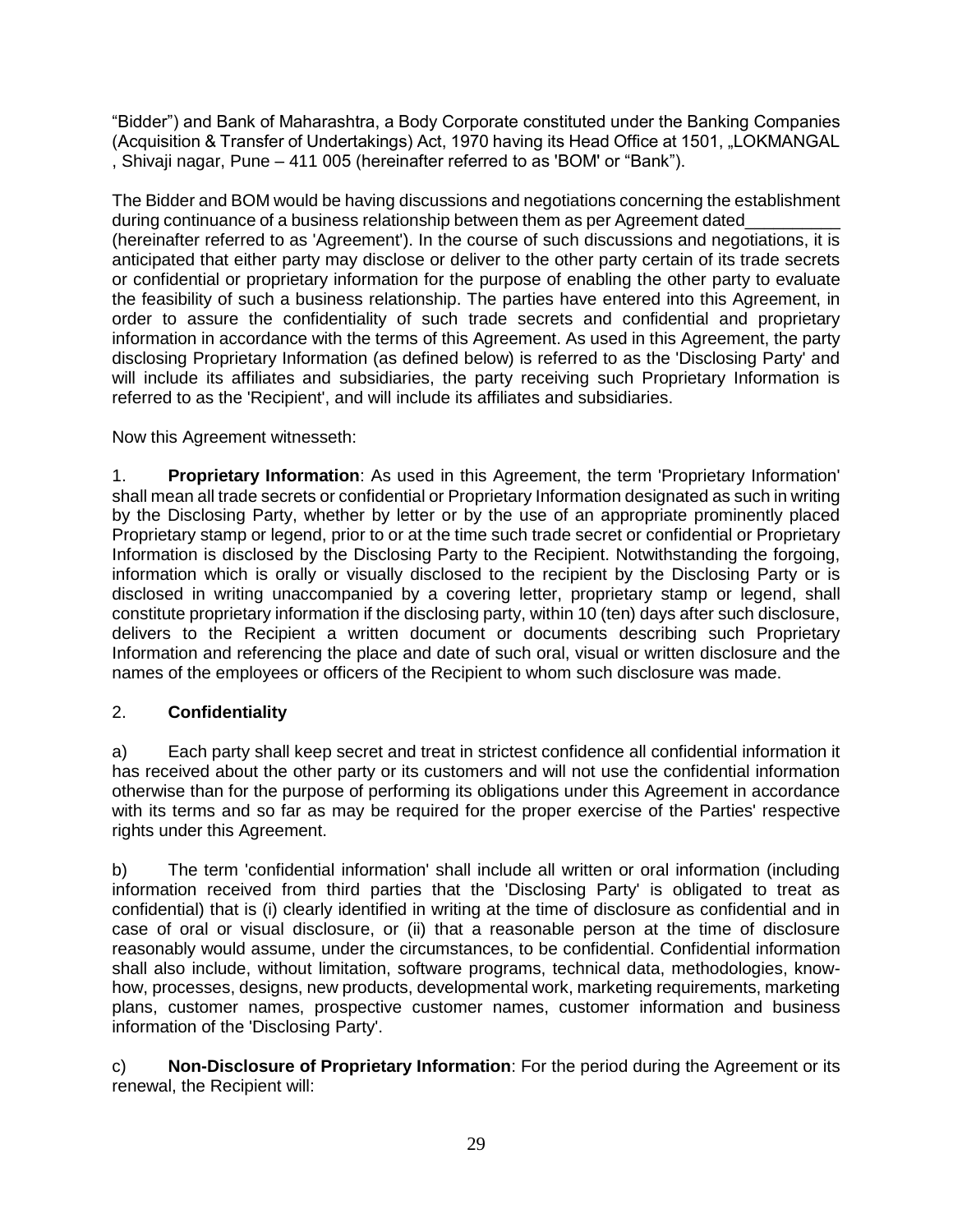- i) Use such Proprietary Information only for the purpose for which it was disclosed and without prior written authorization of the Disclosing Party shall not use or exploit such Proprietary Information for its own benefit or the benefit of others.
- ii) II)Protect the Proprietary Information against disclosure to third parties in the same manner and with the reasonable degree of care, with which it protects its confidential information of similar importance: and
- iii) III) Limit disclosure of Proprietary Information received under this Agreement to persons within its organization and to those third party contractors performing tasks that would otherwise customarily or routinely be performed by its employees, who have a need to know such Proprietary Information in the course of performance of their duties and who are bound to protect the confidentiality of such Proprietary Information.

3. **Limit on Obligations** : The obligations of the Recipient specified in clause 3 above shall not apply and the Recipient shall have no further obligations, with respect to any Proprietary Information to the extent that such Proprietary Information:

- i) Is generally known to the public at the time of disclosure or becomes generally known without any wrongful act on the part of the Recipient,
- ii) Is in the Recipient's possession at the time of disclosure otherwise than as a result of the Recipient's breach of a legal obligation;
- iii) Becomes known to the Recipient through disclosure by any other source, other than the Disclosing Party, having the legal right to disclose such Proprietary Information.
- iv) Is independently developed by the Recipient without reference to or reliance upon the Proprietary Information; or
- v) Is required to be disclosed by the Recipient to comply with applicable laws or governmental regulation, provided that the recipient provides prior written notice of such disclosure to the Disclosing Party and takes reasonable and lawful actions to avoid and/or minimize the extent of such disclosure.

4. **Return of Documents**: The Recipient shall, upon the request of the Disclosing Party, in writing, return to the Disclosing Party all drawings, documents and other tangible manifestations of Proprietary Information received by the Recipient pursuant to this **Agreement** (and all copies and reproductions thereof) within a reasonable period. Each party agrees that in the event it is not inclined to proceed further with the engagement, business discussions and negotiations, or in the event of termination of this Agreement, the Recipient party will promptly return to the other party or with the consent of the other party, destroy the Proprietary Information of the other party.

5. **Communications:** Written communications requesting or transferring Proprietary Information under this Agreement shall be addressed only to the respective designees as follows (or to such designees as the parties hereto may from time to time designate in writing)

*MIS \_\_\_\_\_\_\_\_\_\_\_\_\_\_\_\_* (BOM) Attn :\_\_\_\_\_\_\_\_\_\_\_Attn--------------------

6. **Term**: The obligation pursuant to Clause 2 and 3 (Confidentiality and Non-Disclosure of Proprietary Information) will survive forever following the term of the Agreement dated\_\_\_\_\_\_\_\_\_\_

a) Nothing herein contained shall be construed as a grant by implication, estoppels, or otherwise or a license by either party to the other to make, have made, use or sell any